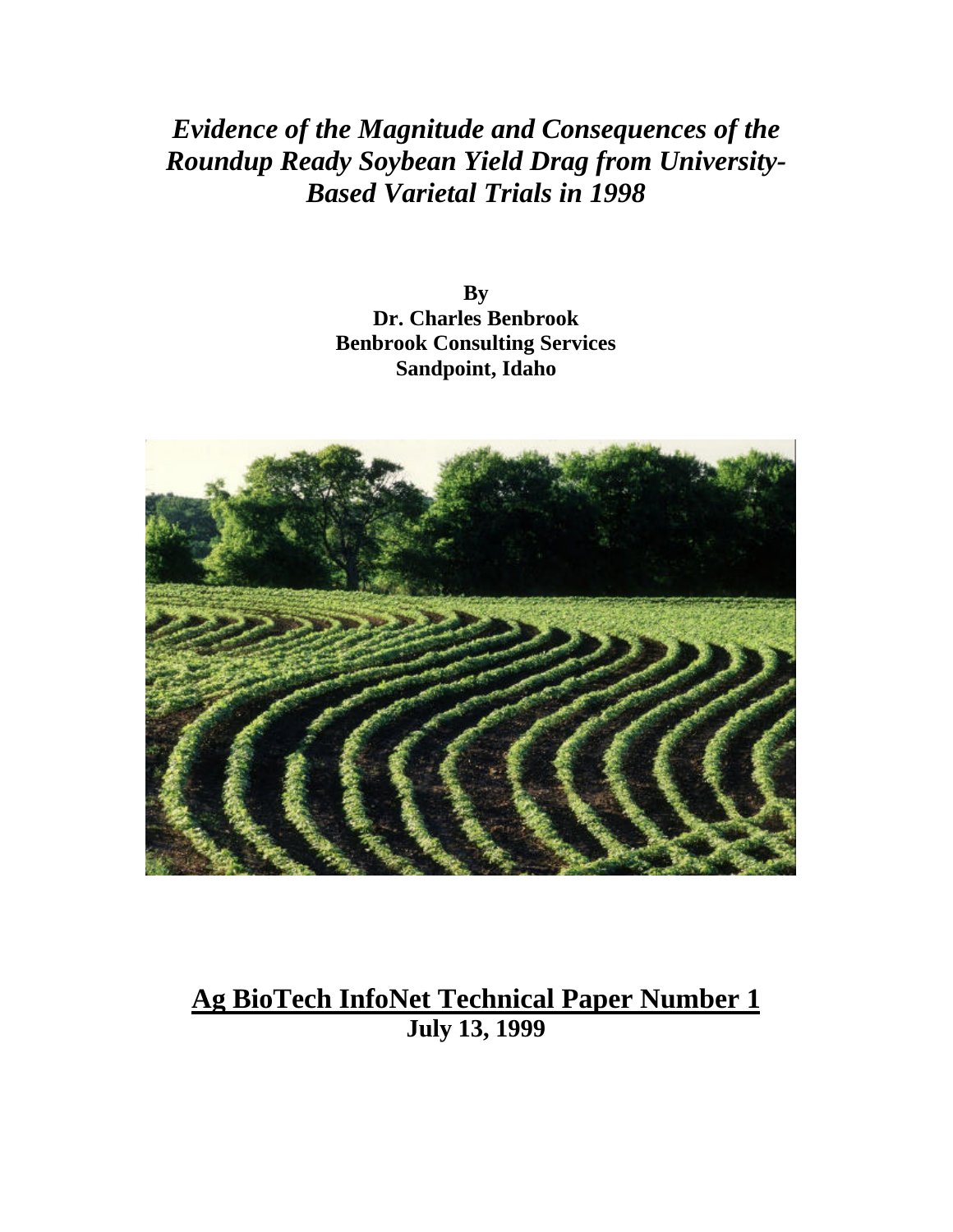# **Executive Summary**

Over half the soybeans planted in the United States in 1999 are varieties genetically engineered to tolerate applications of the broad-spectrum, contact herbicide glyphosate manufactured by Monsanto Company (Trade Name, Roundup). Just a small fraction of soybeans produced in 1996 were "Roundup Ready" -- varieties able to tolerate direct applications of glyphosate herbicide.

The rapid adoption of Roundup Ready (RR) soybeans has been unprecedented in the history of American row-crop agriculture. No new genetic trait, nor any pesticide has so dramatically gained market share in such a short period of time.

Roundup Ready soybeans have proven so popular with farmers because they greatly simplify the task of managing weeds and help farmers avoid a variety of problems associated with other herbicide-based weed management systems. They have proven especially popular among farmers who must complete weed management practices on a timely basis over hundreds to thousands of acres of soybeans.

The success of RR soybeans is remarkable in light of the magnitude of the socalled Roundup Ready "yield drag." Under most conditions extensive evidence shows that RR soybeans produce lower yields than possible if farmers planted comparable but non-engineered varieties.

This report reviews the results of over 8,200 university-based soybean varietal trials in 1998 and reaches the following conclusions regarding the magnitude of the RR soybean yield drag –

- The yield drag between top RR varieties compared to top conventional varieties averages 4.6 bushels per acre, or 6.7 percent.
- When comparing average yields across the top 5 varieties tested in 8 states, the yield drag averages 4.1 bushels, or 6.1 percent.
- Across all varieties tested, the yield drag averages 3.1 bushels, or 5.3 percent.
- In some areas of the Midwest, the best conventional variety sold by seed companies produces yields on average 10 percent or more higher than comparable Roundup Ready varieties sold by the same seed companies.

It is important to place the RR soybean yield drag in perspective. From 1975 to 1994 soybean yields rose on average about 0.5 bushels per year. In 1999 the RR soybean yield drag could result in perhaps a 2.0 to 2.5 percent reduction in national average soybean yields, compared to what they would likely have been if seed companies had not dramatically shifted breeding priorities to focus on herbicide tolerance. If not reversed by future breeding enhancements, this downward shift in soybean yield potential could emerge as the most significant decline in a major crop ever associated with a single genetic modification.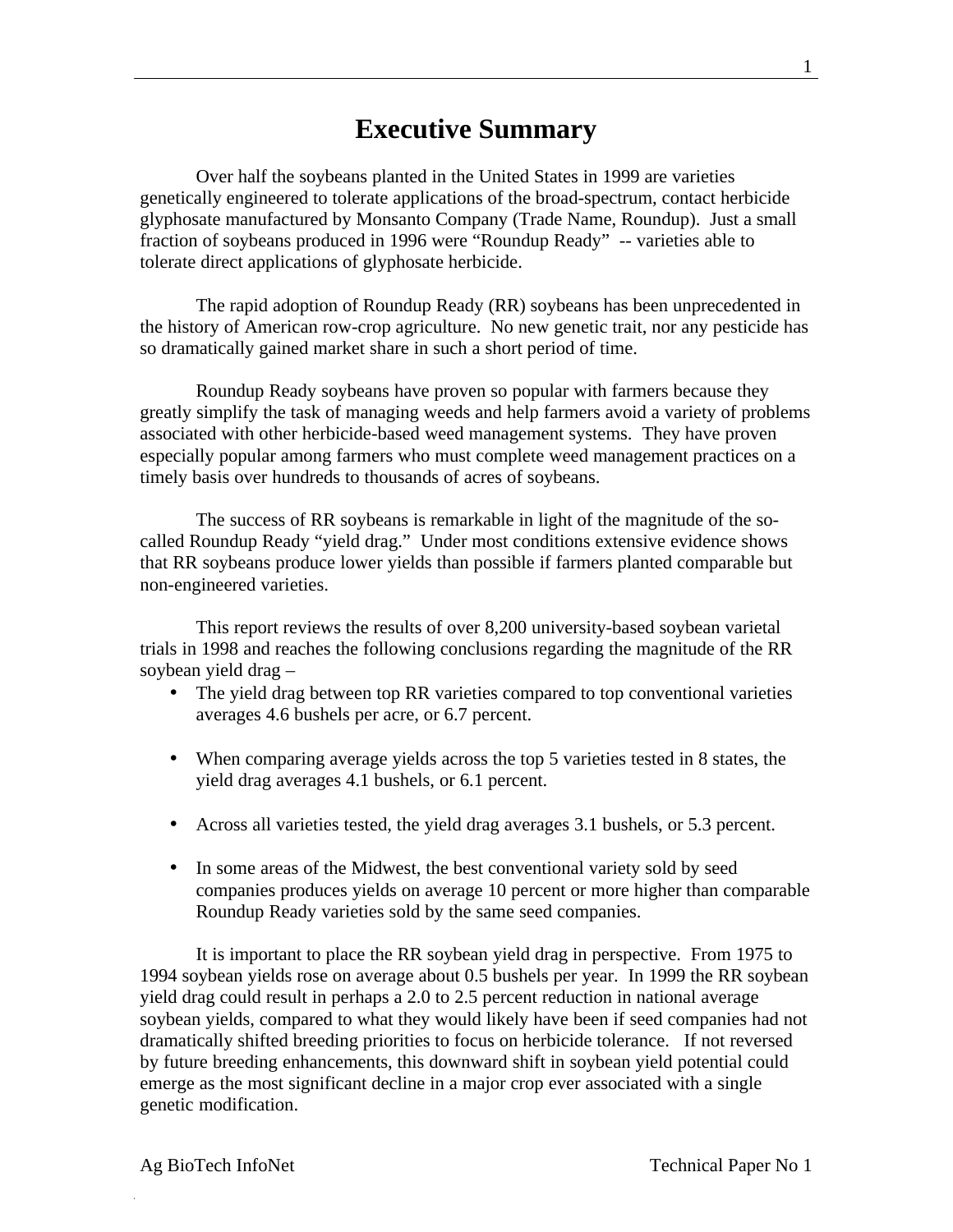On whether RR soybean systems reduce pesticide use and increase grower profits, our analysis shows that –

- RR soybean systems are largely dependent on herbicides and hence are not likely to reduce herbicide use or reliance. Claims otherwise are based on incomplete information or analytically flawed comparisons that do not tell the whole story.
- Farmers growing RR soybeans used 2 to 5 times more herbicide measured in pounds applied per acre, compared to the other popular weed management systems used on most soybean fields not planted to RR varieties in 1998. RR herbicide use exceeds the level on many farms using multitactic Integrated Weed Management systems by a factor of 10 or more.
- There is clear evidence that Roundup use by farmers planting RR soybeans has risen markedly in 1999 because of the emergence of a degree of tolerance to Roundup in several key weed species, shifts in weeds toward those less sensitive to Roundup, price cuts and aggressive marketing.
- Roundup use on soybeans may well double from 1998 levels within the next few years. But if current trends continue in the way RR technology is used, the efficacy and market share of Roundup may then fall just as quickly.
- The RR soybean yield drag and technology fee impose a sizable indirect tax on the income of soybean producers, ranging from a few percent where RR varieties work best to over 12 percent of gross income per acre.

The remarkable popularity of Roundup Ready soybeans, despite their cost and the significant yield drag associated with their use, is evidence of the difficulty and high cost of today's herbicide-dependent soybean weed management systems. The rapid evolution of weeds better able to withstand applications of Roundup reinforces the need for more integrated, multiple tactic weed management systems.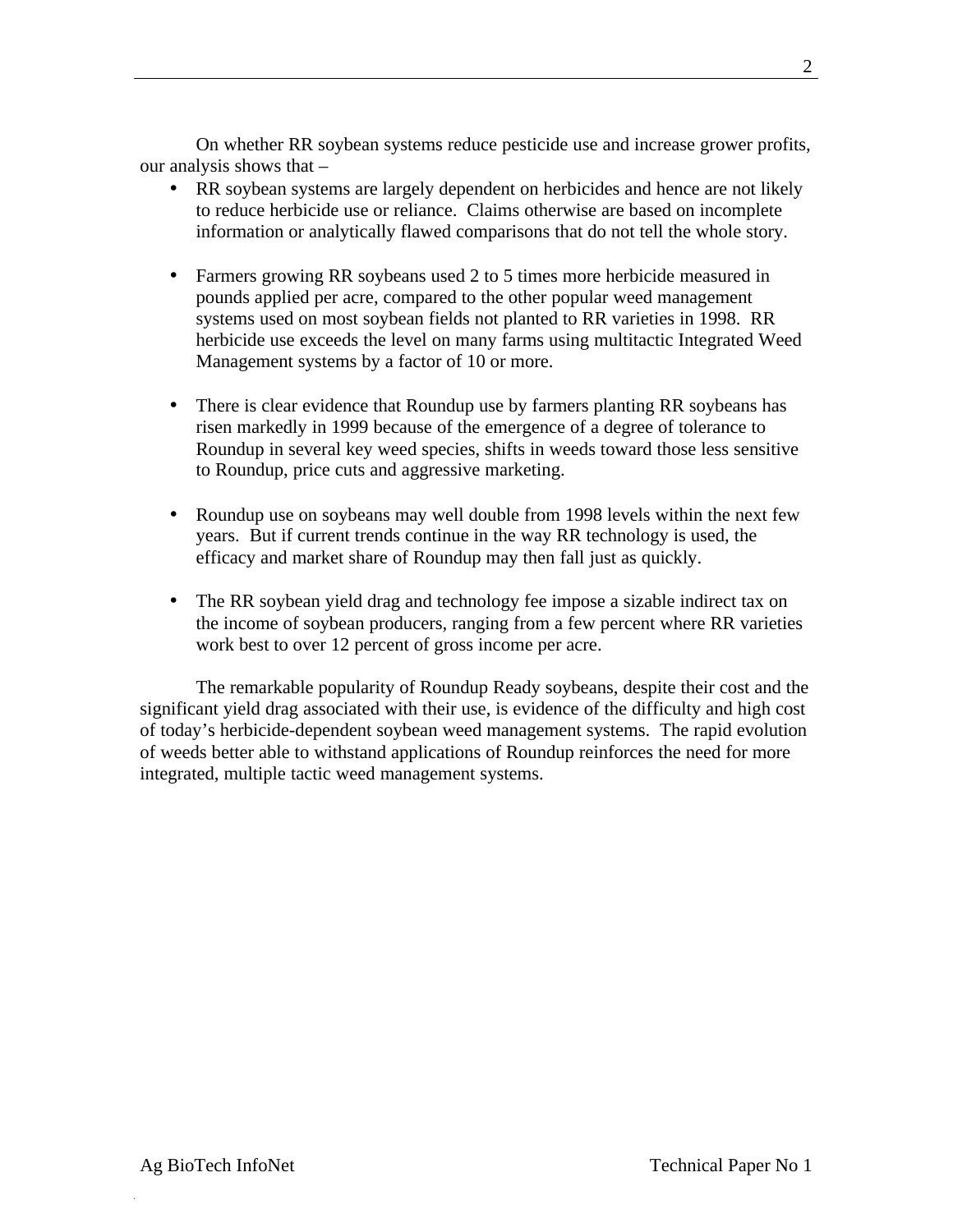## **A. Soybean Weed Management – A Never-Ending Challenge**

Year in, year out dealing with weeds is the toughest pest management problem facing soybean farmers. Perhaps the only tougher challenge facing growers is finding a way to make a decent profit, especially in years like 1999 when surplus supplies and soft demand depresses prices.

Dr. Donald Wyse, a weed scientist at the University of Minnesota, highlights the dominant role weeds play in shaping Midwest row-crop farming systems --

"Weeds are the major deterrent to the development of more sustainable agriculture systems…[they] dictate most of the crop production practices (e.g., tillage, herbicides, cultivation, row spacing)…It must be emphasized that current cropping systems enhance weed populations, forcing farmers to use tillage or herbicide inputs to manage weed problems." (Wyse, 1994)

Each year farmers have to deal with a few to a half-dozen species of grass weeds, and another few to half-dozen broadleaf weeds. It's not a question of whether weeds will pose a threat to yields, but which ones and –

- How tough will they be to control?
- What impacts will control measures have, directly and indirectly, on the health of soybean plants and crop yields?
- What will weed management cost?
- How will weed management systems impact the environment and soil quality both near-term and over many years?

A poor weed management job in one year can make matters worse for years to come. It takes years of careful attention to detail in weed management for farmers to reduce the number of weed seeds in the soil profile enough to make a significant difference in the weed pressure in subsequent years. Even then, some weed seeds can move great distances with the wind, so no farmer is in complete control of his or her weed management future.

Poor weed control costs farmers money and pride. There is nothing more visible in a soybean field than a tall patch of foxtail or velvetleaf wafting in the breeze above the crop canopy. When it comes time to harvest a field, patches of weeds can slow down the combine and lead to uneven maturation and drying of the crop. Weeds also compete with the growing crop for sunlight, water and nutrients. The greater the number of weeds, especially early in the season, the bigger the threat to yields.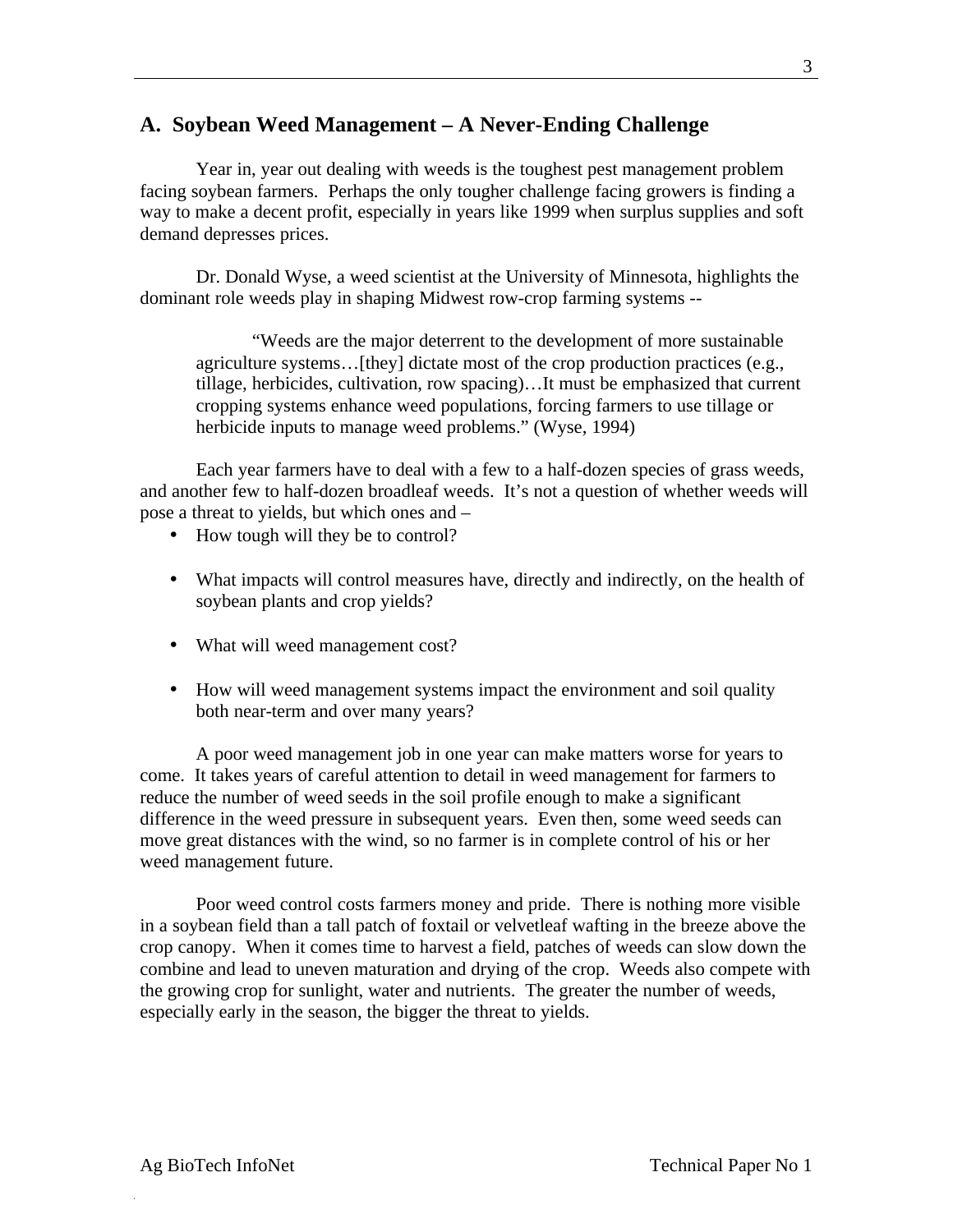#### **Little Real Progress**

Weeds pose roughly as much trouble for farmers in 1999 as they did in 1959, despite billions in expenditures on herbicides and hundreds of millions more invested in research, development and registration of new herbicides (Benbrook et al., 1996). Why? Because farms have gotten bigger and more specialized and many changes in agronomic practices have actually tipped the playing field to the advantage of certain weeds.

To reduce soil erosion losses and to cover large acreage fast with minimal demands on human labor, conventional farmers have all but abandoned some proven, non-chemical weed management tactics. For 40 years the USDA and soil conservation advocates have supported the trend toward conservation or reduced tillage.

Primary tillage is carried out to kill or damage perennial weeds, bury weed seeds and prepare a seedbed but it also exposes the soil surface to the erosive effects of rainfall and wind, a disadvantage on highly erodible land. Tillage with lighter equipment, called cultivation, is carried out after crops have emerged to help manage weeds. Cultivation is an effective, low-cost way to suppress weed populations and remains the back-bone of non-chemical weed management systems. Yet for a variety of reasons farmers have moved away from even this sort of tillage. One of the major reasons is the trend toward narrow row planting systems, solid seeded fields and no-tillage systems.

Another is that pulling steel across fields is expensive. It takes a lot of fuel and tillage equipment requires constant repair and maintenance. Plus, large machines are needed to cover large farms quickly with limited labor inputs. The bigger the machine, the more capital tied up and the greater the pressure to cover more ground. It's a vicious circle that tends to lead farmers progressively away from multi tactic, non-chemical weed management systems.

Integrated Weed Management systems are proven and profitable alternatives to systems largely dependent on herbicides (Tillman, 1998; Drinkwater et al., 1998; see also multiple research reports from the Aldo Leopold Center for Sustainable Agriculture at Iowa State University and annual progress reports from the Practical Farmers of Iowa, see http://www.agron.iastate.edu/pfi/). They can reduce reliance on herbicides and lower costs with no loss of yields but they take planning, skill and commitment. Key components for success include a proper rotation, tillage and planting systems designed to get crops off to a fast start, and mechanical cultivation to combat weeds when they are small and most vulnerable. Success depends on developing a good understanding of the biological processes and cycles unfolding on the farm. Careful timing and considerable skill in the integration of multiple tactics is essential.

The human dimension is actually perhaps the dominant constraint. Individuals with the skill and experience needed to properly operate cultivation equipment do not yet qualify for the endangered species list, but their numbers are falling fast with no end in sight. Money to pay wages is not the only issue since weed management costs have clearly rising over the last 15 years. The \$15.00 increase in per acre herbicide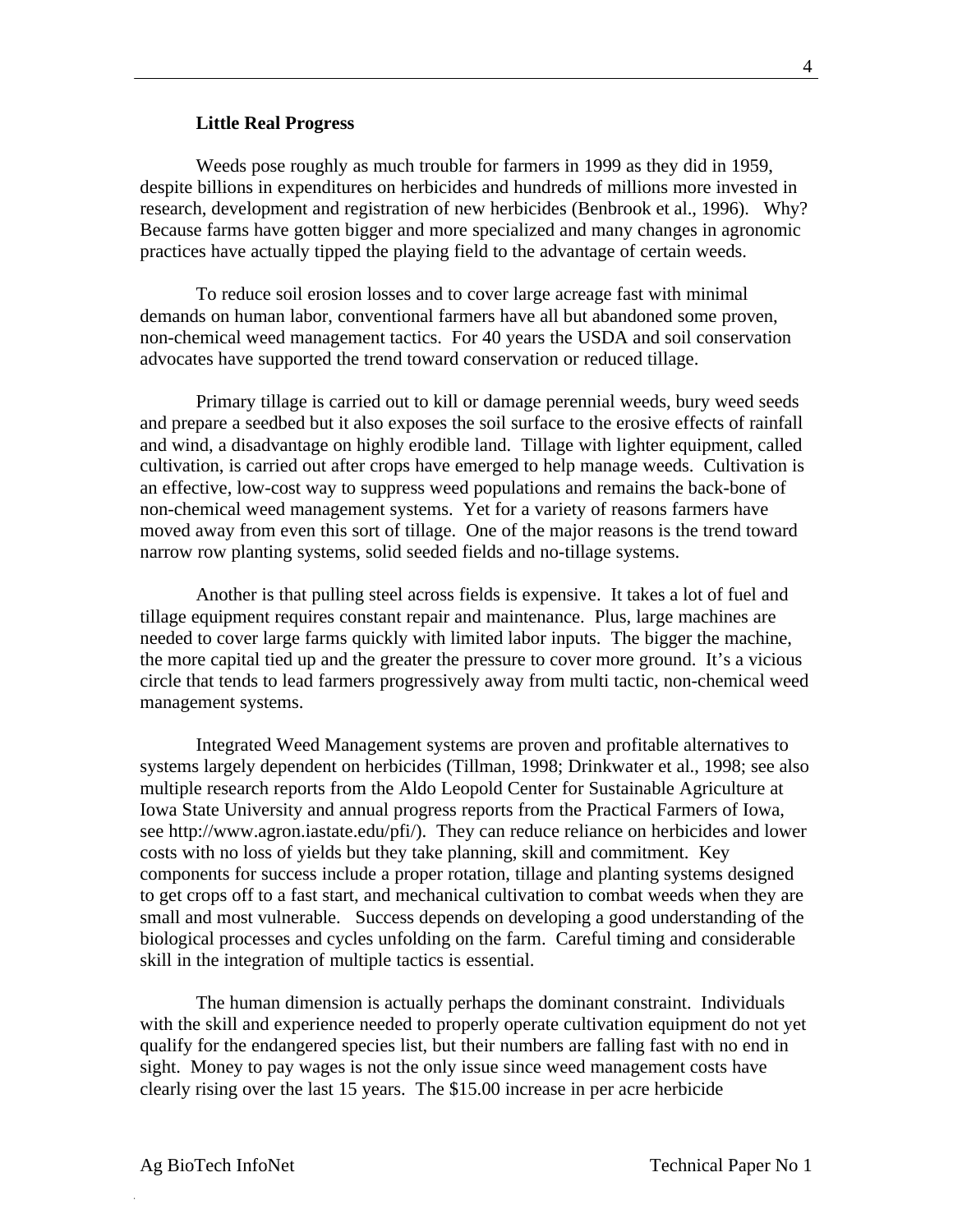expenditures on most farms would pay for two to three additional passes with a cultivator.

Herbicides are the primary weed management tactic on 95 percent plus of the land growing soybeans because it has become easier to get the job done with herbicides than with multitactic systems. It has become easier because of years of public and private investment in knowledge and infrastructure dedicated to the delivery and application of herbicides, and years of relative neglect to research, education, and technology development dedicated to improving the ease and efficiency of non-chemical weed control practices and systems. Priorities have not shifted in a vaccuum. Heavy advertisement has reinforced the notion that "progress" equals applying the latest herbicide.

But even without much support from the private sector or public research programs, farmers practicing sustainable methods or producing for the organic market have continued to refine non-chemical and reduced chemical weed management systems and have cut the costs of weed management to half or less of some neighboring farms using herbicide-based systems (see the sections on weed management in *Pest Management at the Crossroads*, Benbrook, C. et al., 1996).

#### **Moving Targets**

Weeds have great capacity to adapt and evolve. Two Iowa State University weed scientists, Dr. Bob Hartzler and Dr. Doug Buhler, have studied one reason -- weed emergence patterns. In 1998 research, they found that different weeds emerge at different points during the season.<sup>1</sup> In Northeast Iowa, fall panicum first emerged 50 days after initial emergence of giant ragweed. Across the state, there was almost a twomonth span during which new weed species emerged.

The long period during which different species emerge for the first time is a special problem for farmers planting Roundup Ready soybeans. This is because Roundup works only on growing weeds. Farmers must wait for weeds to emerge to apply Roundup. But if they wait too long, weeds can get too big of a jump and some will only be stunted by Roundup application, requiring a second treatment or application of another active ingredient.

Making matters worse, several weed species can germinate for a month or more, including some of the most difficult to control late season weeds like waterhemp and morningglory. As a result, a properly timed early season application may miss soon-togerminate weeds that can then cause problems later in the season.

Evolutionary changes in weeds have steadily pushed farmers to seek out "stronger medicine" in dealing with annual problem weeds. As a result, expenditures on herbicides doubled in the 1980s, rising from around \$13.00 per acre in 1988 to over \$26.00 per acre

 $\overline{a}$ 

<sup>1</sup> For more information, see the extensive weed management resources on the Iowa State University Extension weed management site at <http://www.weeds.iastate.edu/mgmt/qtr98-4/emergencepatterns.htm>.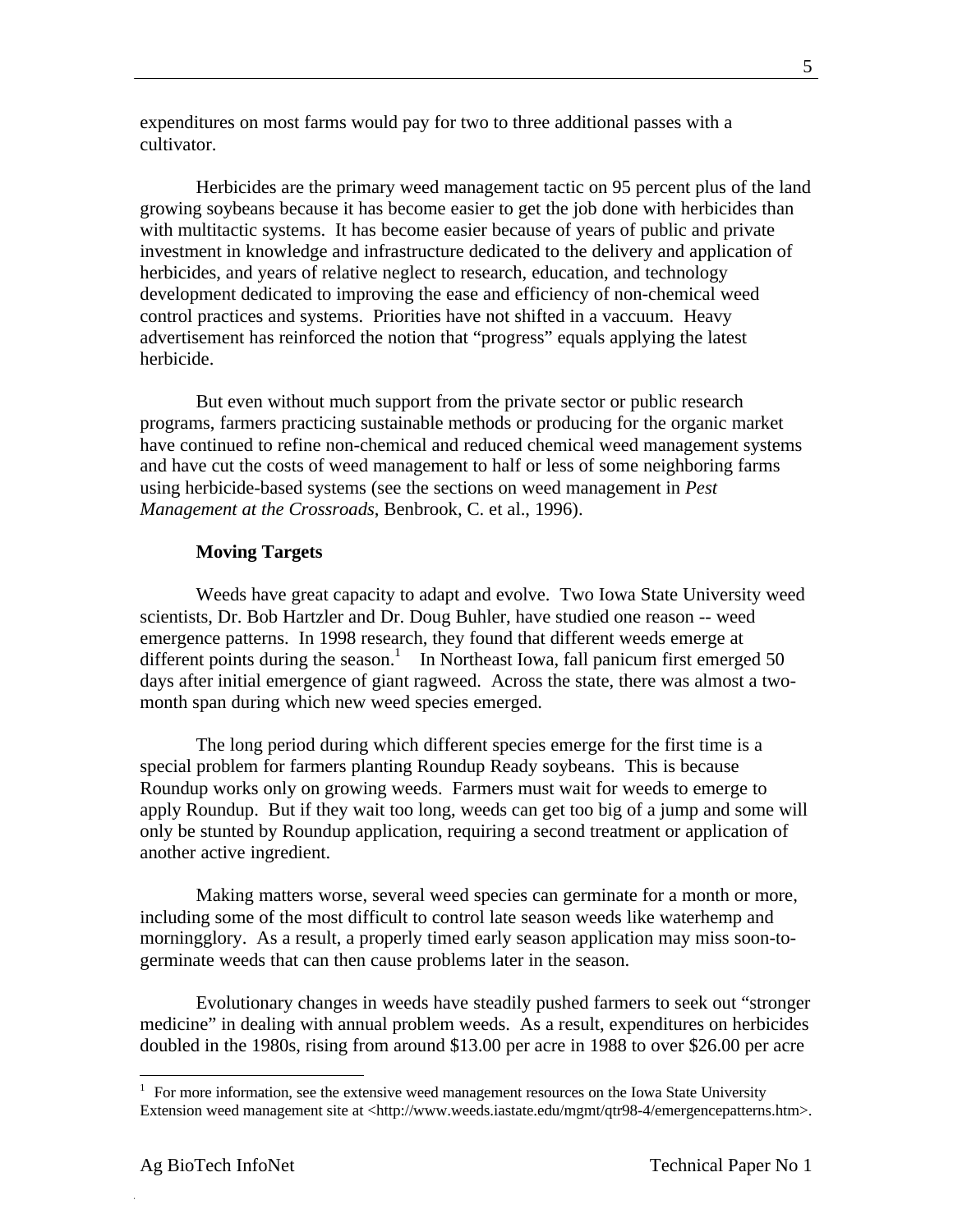(see "Table 1, Soybeans – Seed and Chemical Production Expenses in Corn Belt States, 1975-1997," Benbrook, 1999). Competition-driven price reductions starting in 1998 are likely to keep expenditures on herbicides from rising for the next few years despite increased reliance and use.

Weed shifts and the emergence of tolerant and/or resistant weeds are the dominant mechanisms likely to undermine the long-term effectiveness of any herbicide-based system that is relied upon too widely or intensively.<sup>2</sup> Weed shifts reflect a change in the relative proportions of different weed species present in a field. The emergence of weeds resistant to a given herbicide, on the other hand, is a genetically-driven evolutionary phenomenon which occurs within a species present in a field.

In the case of Roundup Ready soybeans, evidence has emerged already that such shifts and natural adaptation are occurring. Iowa State University researchers have documented glyphosate resistance in waterhemp species (see footnote for source). This particular species of weed is highlighted in the 1998 edition of the Weed Control Manual as the most worrisome "Up and Coming Weed" both nationwide and in the North Central region (Meister, 1998). Reasons why include the emergence of resistance to triazine and ALS herbicides and its ability to withstand Roundup applications (for an up to date overview by Iowa weed scientist Bob Hartzler, see <http://www.weeds.iastate.edu/mgmt/qtr98-4/roundupfuture.htm>).

Soybean farmers in the Midwest are also reporting that velvetleaf and smartweed species are tolerating application rates of Roundup that were effective just last year. Over the next few years, weed scientists anticipate that the gradual shift toward weed species that can tolerate Roundup will continue, requiring farmers to change their mix of practices. If even a small percentage of growers respond instead by just increasing rates of Roundup application and/or spraying more often, this could generate enough selection pressure to lead to the emergence of genetically resistant strains of commonplace weeds. In all likelihood these strains would quickly spread and all growers would then have to switch to other herbicides and control tactics.

Ironically the remarkable success of Roundup Ready soybeans in the marketplace sets the stage for problems in the field. Regardless of how well a given herbicide or weed management system is working, tomorrow's problem-weed is just around the corner. The more uniform the weed management system in an area, the quicker new problem-weeds are likely to emerge. The greater a farmer's reliance on herbicides, especially one or a few products, the more likely it becomes that resistance weed species will emerge. These are the lessons of weed management history that are not being adequately heeded as the biotechnology revolution reshapes the American soybean industry.

<sup>&</sup>lt;sup>2</sup> For a good overview of these potential risks, see Dr. Mike Owen's 1997 review of herbicide-tolerant technology (Owen, 1998).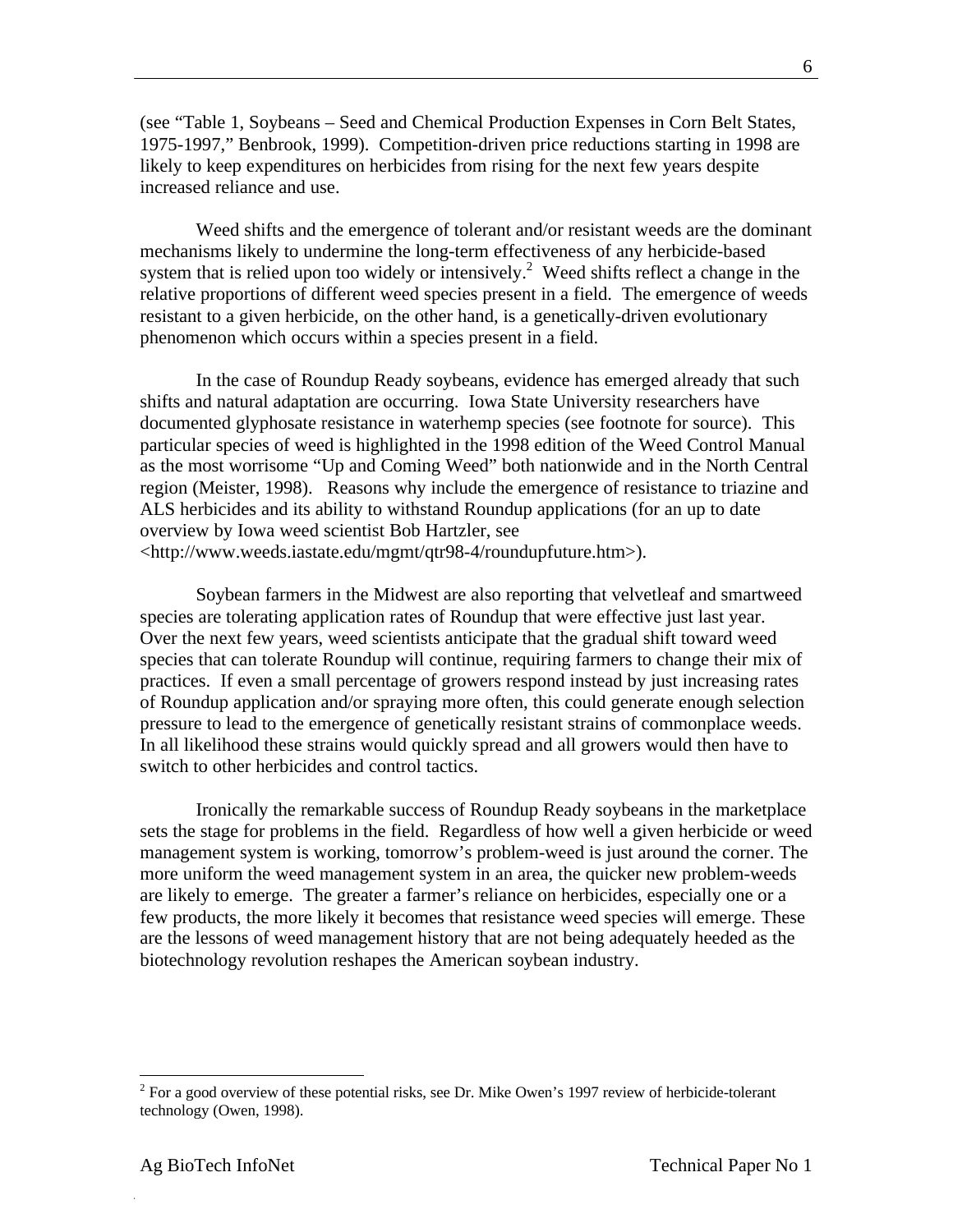## **B. Methods to Compare Yields**

Two major methods are used to compare the yields of Roundup Ready soybean varieties to the yields of non-engineered soybeans. One involves comparing average yields across many different trials, or across many farms. The problem with such comparisons is that many variables are not controlled. Average yield differences might be explained by genetic difference or by other factors.

The most accurate method is to compare yields in properly conducted side-byside trials carried out with near-isogenic lines<sup>3</sup> that differ only in the possession of the glyphosate-tolerance gene. Such trials are the most reliable way to isolate the consequences of genetic differences, all other things being equal.

Most land grant universities in states with significant acreage of soybeans carry out soybean yield trials to provide farmers with impartial, accurate data on the performance of different varieties. (Internet-accessible sources of land grant university soybean trial data are listed in the references). The trials are typically conducted in different regions of a state and cover different maturity groups<sup>4</sup>. In some states, trials are carried out using a variety of tillage and planting systems.

In this report we compare soybean yield trial data from university trials, the most impartial data available. We have drawn heavily on a University of Wisconsin analysis of over 8,200 soybean yield trials carried out in eight states in 1998. This definitive assessment of the Roundup Ready soybean yield drag was done by Dr. E. S. Oplinger, Dr. M. J. Martinka, and Dr. K. A. Schmitz and is entitled "Performance of Transgenic Soybeans in the Northern U.S."<sup>5</sup>

#### **State Varietal Trial Results**

In Tables 1 and 2 we report the differences in the yields of Roundup Ready ("RR") in contrast to conventional ("Conv") varieties in eight states, drawing on the data reported in the Oplinger summary report. Each table offers three comparisons – trial means across all varieties, the mean of the top five varieties tested, and the top varieties tested.

Table 1 reports bushels harvested per acre and Table 2 presents the RR yield drag in two ways – the difference in bushels per acre between the Roundup Ready varieties and conventional varieties, and second, as a percent of the yield of conventional varieties.

<u>.</u>

 $3$  By "near identical isogenic lines" we mean two varieties that are nearly identical in terms of their genetic makeup, except for the insertion of a specific gene or trait.

<sup>&</sup>lt;sup>4</sup> Soybean varieties are often sold and studied within "maturity groups." In general, the longer the maturity period for a variety, the higher the expected yields. It is therefor inappropriate to compare the yields harvested of a long season variety in contrast to a short season one.

<sup>&</sup>lt;sup>5</sup> This paper is accessible online at  $\frac{http://www.biotech-info.net/soybean{\cdot}performance.pdf}{http://www.biotech-info.net/soybean{\cdot}performance.pdf}$ . The summary table from this paper is accessible at http://www.biotech-info.net/yield\_performance.pdf. A slide presentation by Dr. Oplinger further summarizing their findings is accessible at http://www.uwex.edu/ces/soybean/slides/1998%20ASTA%20Expo/sld001.htm.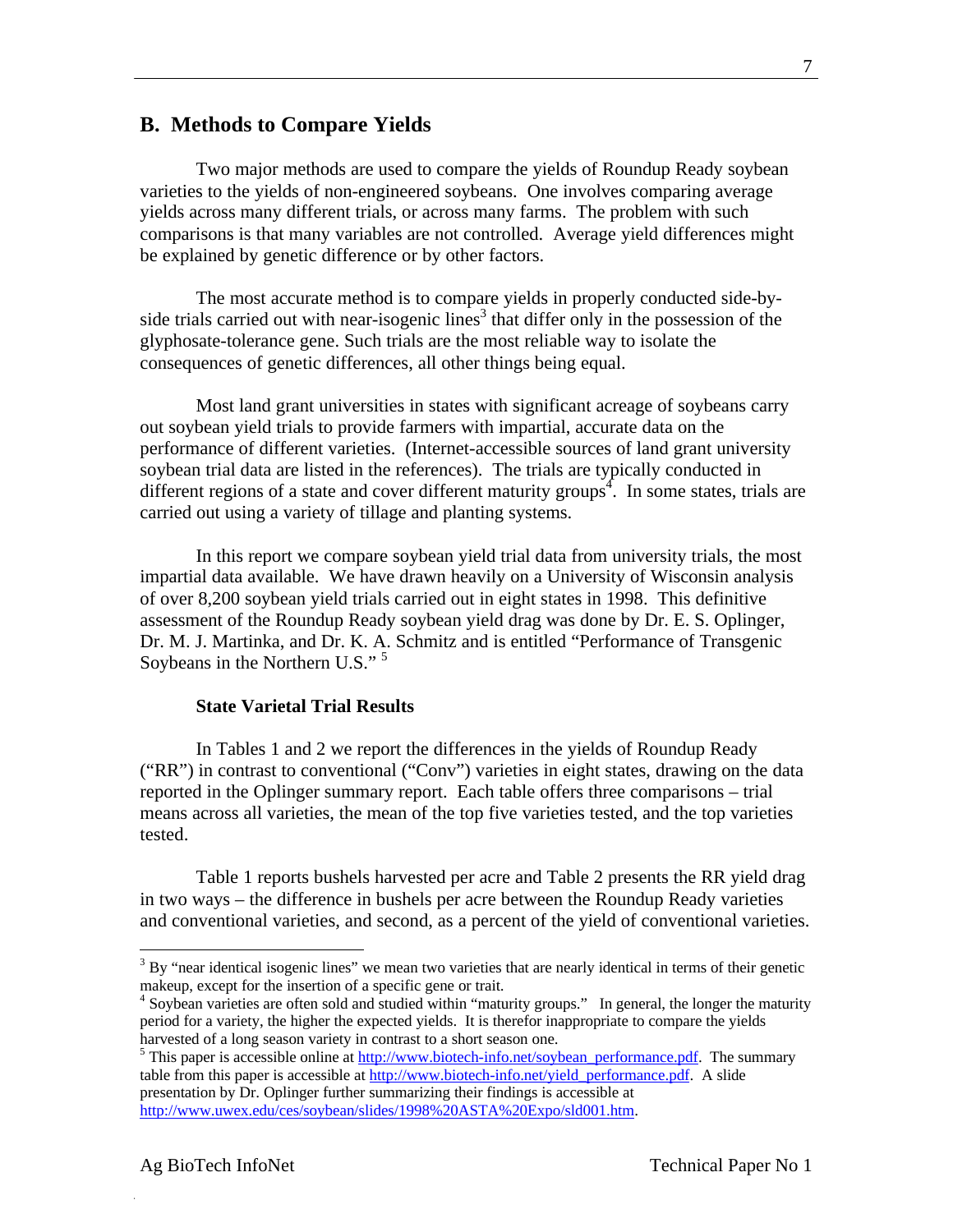| Table 1. Roundup Ready (RR) Soybean Yield Compared to Conventional |                   |           |      |                           |      |                    |  |  |
|--------------------------------------------------------------------|-------------------|-----------|------|---------------------------|------|--------------------|--|--|
| (Conv) Varieties in Eight States, 1998<br>[Bushels per Acre]       |                   |           |      |                           |      |                    |  |  |
| <b>States</b>                                                      | <b>Trial Mean</b> |           |      | <b>Top Five Varieties</b> |      | <b>Top Variety</b> |  |  |
|                                                                    | Conv              | <b>RR</b> | Conv | <b>RR</b>                 | Conv | <b>RR</b>          |  |  |
| Illinois                                                           | 58                | 60        | 65   | 65                        | 67   | 67                 |  |  |
| lowa                                                               | 61                | 57        | 64   | 60                        | 66   | 60                 |  |  |
| Michigan                                                           | 66                | 64        | 74   | 69                        | 78   | 70                 |  |  |
| Minnesota                                                          | 66                | 61        | 73   | 67                        | 74   | 69                 |  |  |
| Nebraska                                                           | 58                | 51        | 65   | 58                        | 66   | 60                 |  |  |
| Ohio                                                               | 60                | 58        | 67   | 63                        | 69   | 65                 |  |  |
| South Dakota                                                       | 49                | 44        | 54   | 50                        | 56   | 51                 |  |  |
| Wisconsin                                                          | 71                | 69        | 85   | 82                        | 87   | 84                 |  |  |

Source: *'Performance of Transgenic Soybeans - Northern U.S.*', E.S. Oplinger, M.J. Martinka, K.A. Schmitz. For details by State, see Table 1. Yield Performance of "Roundup Ready" vs. Conventional (CN) Soybean Varieties in the Northern U.S., 1998

Oplinger data show that the –

- RR soybean yield drag ranges from 0 percent to 10 percent among the top varieties and averages 7 percent, or 5 bushels per acre.
- Across the top 5 varieties tested, the yield drag ranges from 0 percent to 11 percent, and averages 6 percent.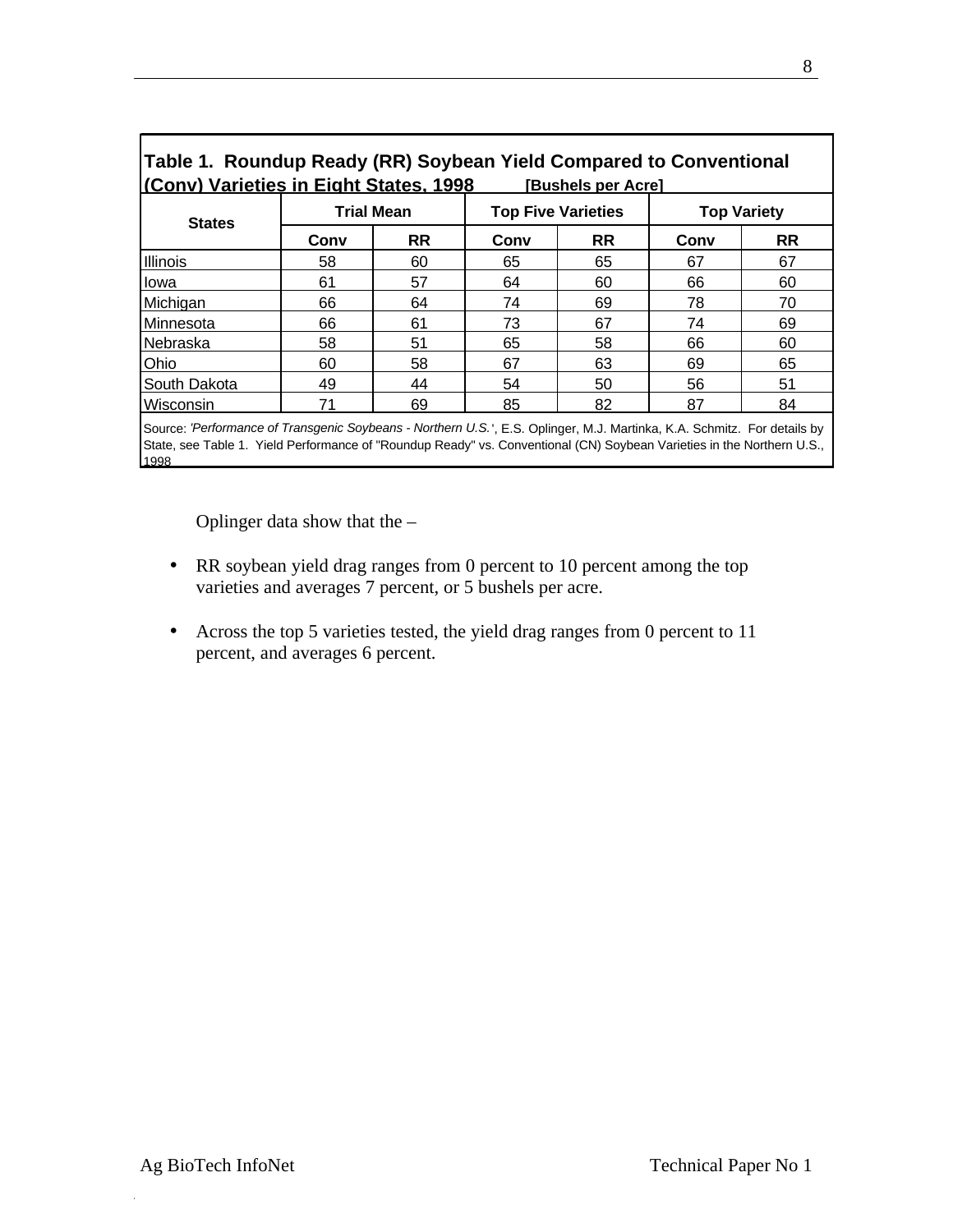| Variety Yields by State, 1998                            |                                |                                     |                    |  |  |  |  |
|----------------------------------------------------------|--------------------------------|-------------------------------------|--------------------|--|--|--|--|
| <b>Bushel per Acre Yield Difference, Conventional to</b> |                                |                                     |                    |  |  |  |  |
|                                                          | <b>RR Varieties --</b>         |                                     |                    |  |  |  |  |
| <b>States</b>                                            | <b>Trial Mean</b>              | <b>Top Five</b><br><b>Varieties</b> | <b>Top Variety</b> |  |  |  |  |
| <b>Illinois</b>                                          | 2.0                            | 0.0                                 | 0.0                |  |  |  |  |
| lowa                                                     | $-4.0$                         | $-4.0$                              | $-6.0$             |  |  |  |  |
| Michigan                                                 | $-2.0$                         | $-5.0$                              | $-8.0$             |  |  |  |  |
| Minnesota                                                | $-5.0$                         | $-6.0$                              | $-5.0$             |  |  |  |  |
| Nebraska                                                 | $-7.0$                         | $-7.0$                              | $-6.0$             |  |  |  |  |
| Ohio                                                     | $-2.0$                         | $-4.0$                              | $-4.0$             |  |  |  |  |
| South Dakota                                             | $-5.0$                         | $-4.0$                              | $-5.0$             |  |  |  |  |
| <b>Wisconsin</b>                                         | $-2.0$                         | $-3.0$                              | $-3.0$             |  |  |  |  |
| <b>Average Eight</b><br><b>States</b>                    | $-3.1$                         | $-4.1$                              | $-4.6$             |  |  |  |  |
|                                                          | Percent Yield Drag per Acre -- |                                     |                    |  |  |  |  |
| <b>States</b>                                            | <b>Trial Mean</b>              | <b>Top Five</b><br><b>Varieties</b> | <b>Top Variety</b> |  |  |  |  |
| Illinois                                                 | 3.4%                           | 0.0%                                | 0.0%               |  |  |  |  |
| lowa                                                     | $-6.6%$                        | $-6.3%$                             | $-9.1%$            |  |  |  |  |
| Michigan                                                 | $-3.0%$                        | $-6.8%$                             | $-10.3%$           |  |  |  |  |
| Minnesota                                                | $-7.6%$                        | $-8.2%$                             | $-6.8%$            |  |  |  |  |
| Nebraska                                                 | $-12.1%$                       | $-10.8%$                            |                    |  |  |  |  |
|                                                          |                                |                                     | $-9.1%$            |  |  |  |  |
| Ohio                                                     | $-3.3%$                        | $-6.0%$                             | $-5.8%$            |  |  |  |  |
| South Dakota                                             | $-10.2%$                       | $-7.4%$                             | $-8.9%$            |  |  |  |  |
| Wisconsin                                                | $-2.8%$                        | $-3.5%$                             | $-3.4%$            |  |  |  |  |
| <b>Average Eight</b><br><b>States</b>                    | $-5.3%$                        | $-6.1%$                             | $-6.7%$            |  |  |  |  |

# **Table 2. Roundup Ready (RR) Soybean and Conventional**

Oplinger and colleagues end their report with a prediction and straightforward conclusion from their analysis of the RR soybean yield drag in 1998 –

"It is anticipated that soybean growers will continue to increase acres planted to RR varieties and will sacrifice maximum yield for ease of weed control." (Oplinger et al., 1999).

#### **2. Yield Drag Estimates by Seed Company**

A second way to estimate the RR soybean yield drag is to compare the best conventional variety offered by a given seed company in a given maturity group to the best Roundup Ready variety in the same or a similar maturity group. In many cases, the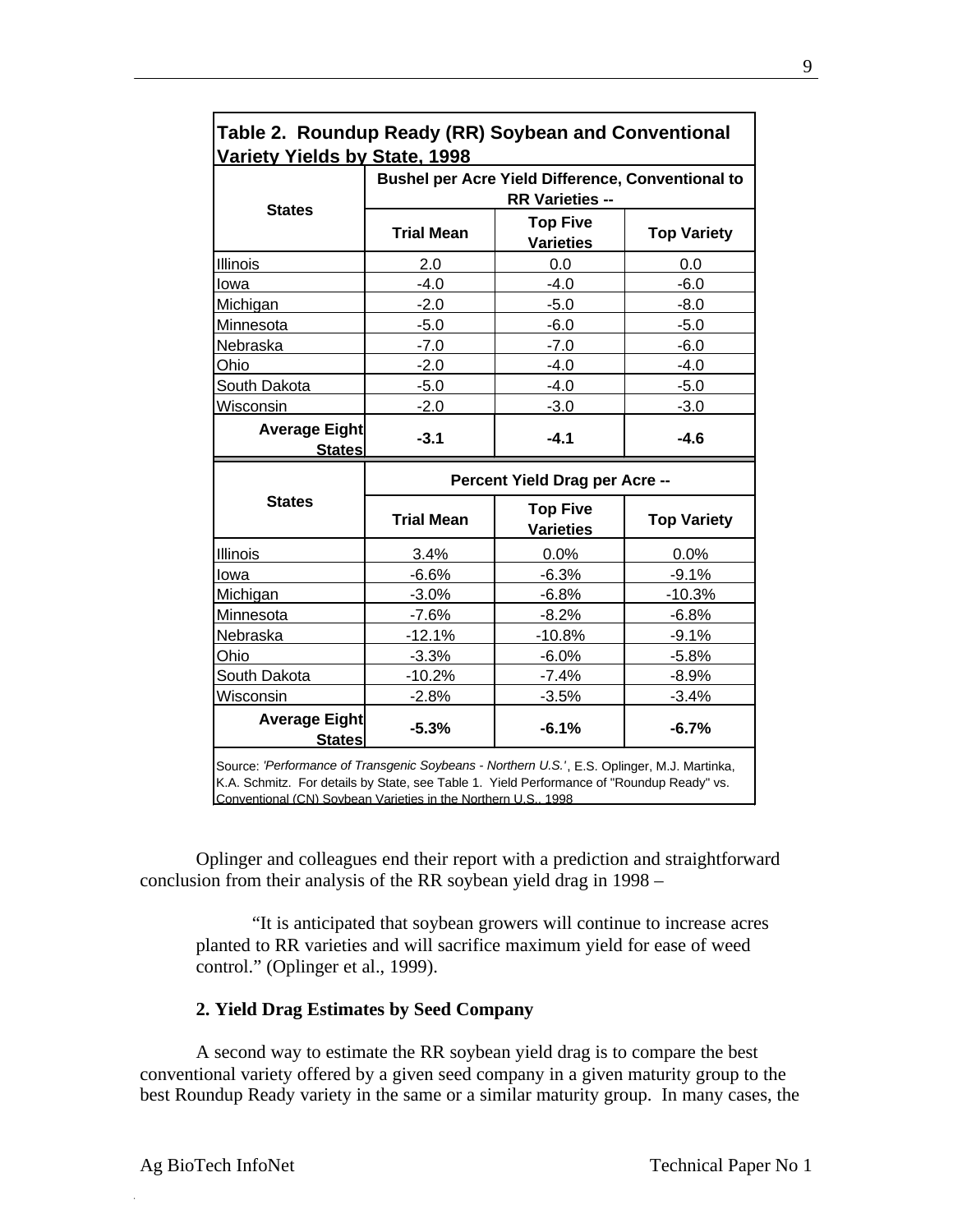only difference between the two varieties is the insertion of the genetic material that makes the Roundup Ready variety able to survive applications of Roundup herbicide. This sort of comparison comes closest to isolating the physiological impacts of the genetic transformation required to make the soybean plant tolerant to applications of glyphosate herbicide. These impacts are the cause of RR soybean yield drag. Seed and biotechnology companies are working hard now to find ways to retain tolerance to glyphosate without adversely effecting the ability of the soybean plant to grow and protect itself against pathogens, insects and other sources of stress.

We reviewed detailed state trial data from tests carried out in Southern Wisconsin (Tables 3 and 4) and in central and southern Minnesota (Tables 5 and 6). For 10 seed companies selling both RR and conventional soybean varieties in Southern Wisconsin, Table 3 reports differences in yields for the top RR variety in contrast to the top conventional, the mean RR to the mean conventional, and the lowest yielding RR compared to the lowest yielding conventional. Because of their size, Tables 3, 4, 5, 6 and 7 appear at the end of this document.

The average Roundup Ready yield drag in Southern Wisconsin across these 10 companies was –

- 4.7 bushels, or 6.2 percent in the case of the top RR and conventional variety;
- 4.4 bushels, or 5.9 percent in the case of the mean RR and conventional variety; and
- 3.5 bushels, or 4.8 percent at the low-end of the yields.

Note how consistent these findings are compared to the percentage differences reported in Table 2. Yield comparisons across 8 states, and in Southern Wisconsin across the soybean varieties offered by 10 companies tell the same story. The RR yield drag among the top variety tested is 6-7 percent and the yield drag is consistently greater among the higher yielding varieties in contrast to average ones.

Table 4 captures just the percent differences in yields across the 10 companies based on trials conducted in Southern Wisconsin.

In central Minnesota testing (see Table 5) the RR soybean yield drag averaged 13.1 percent, or 9.3 bushels per acre across 14 comparisons. Again, the comparisons are between the highest yielding RR variety in a given maturity group to the highest yielding conventional variety in the same or very similar maturity group. In 3 of 14 cases the yield drag exceeded 20 percent. In this part of Minnesota, the highest yield drag was 27 percent and the lowest was 3 percent.

Table 6 reports the same data in southern Minnesota, a major soybean producing area where many more varieties are offered for sale. This table again matches the top RR and conventional varieties by company within a maturity group. In this region the average yield drag was much smaller, only 2.8 percent across 50 comparisons.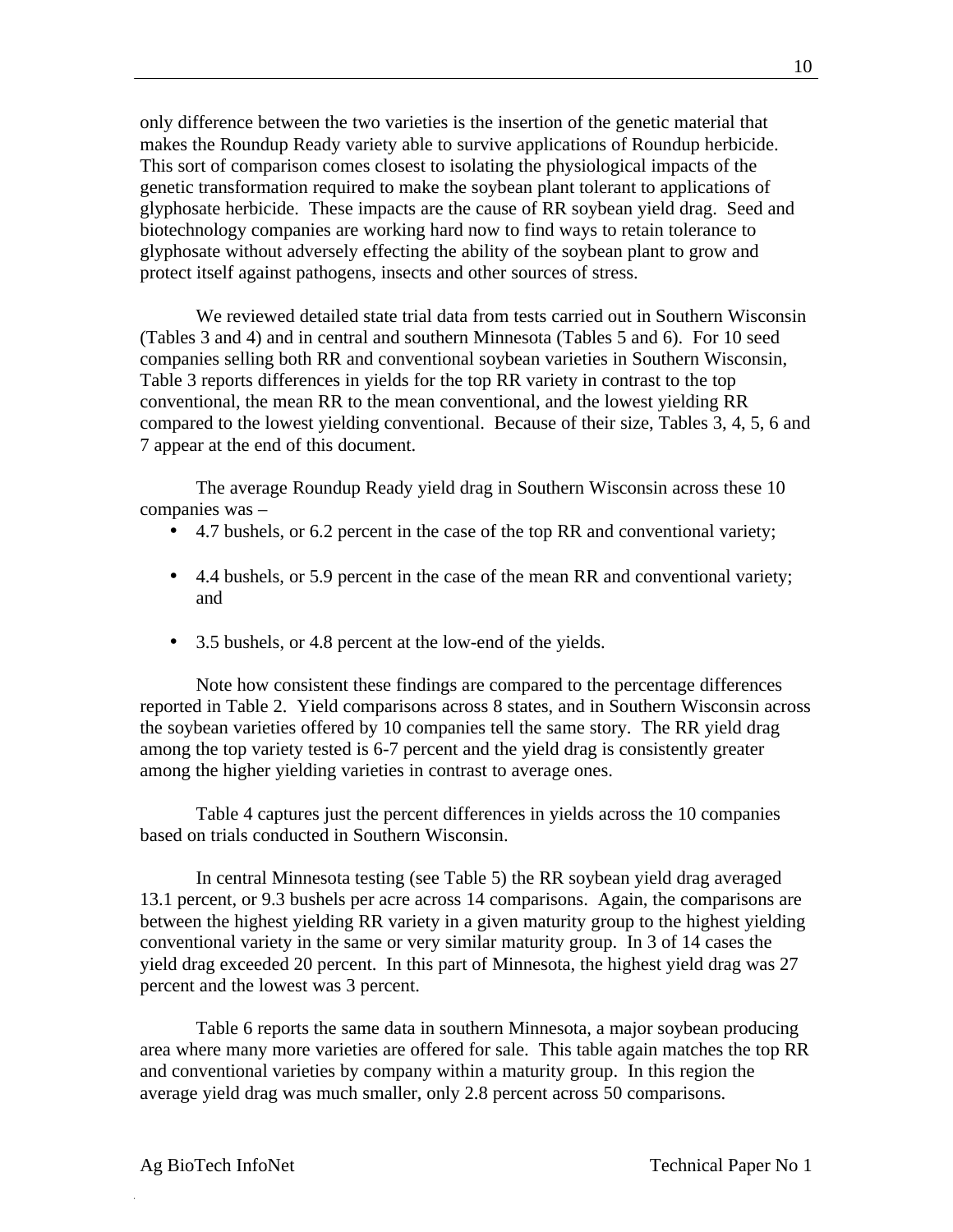Differences in yields were also much more variable, ranging from a yield advantage of 18 percent to a yield drag of 15 percent. This variability suggests that in several cases genetic characteristics other than tolerance to Roundup herbicide differed across the varieties compared. Future comparative assessments of yield performance should strive to control for other genetic differences, a task that will require contacting individual seed companies to request information on the differences between varieties.

#### **Economic Impacts of the RR Yield Drag**

Table 7 projects the farm-level economic impacts of the yield drag associated with the planting of Roundup Ready soybean varieties. Note the table does not address differences in herbicide expenditures or in other facets of weed management. It simply places into perspective the two relatively easy-to-measure consequences of planting RR soybeans – the yield drag and the technology fee.

The average yield drag in bushels per acre appears in the second column, and as a percent of conventional yields in the third. The dollar value of the yield drag is based on a soybean price of \$5.25 per bushel. The "Added Cost of the RR System" is the sum of the "Dollar Value of Yield Drag" plus the average \$8.00 technology fee associated with the planting of an acre of RR soybeans. The last column expresses the added cost as a percent of gross income.

In four of eight states, farmers choosing to plant Roundup Ready soybeans incurred added costs equal to over 10 percent of gross income per acre. The added cost is lowest in Illinois, where it averaged about 2.3 percent of gross income per acre, and highest in Michigan, at \$50.00 per acre or over 12 percent of gross income.

The added costs associated with Roundup Ready varieties are sizable compared to total seed plus herbicide expenditures, which typically run about \$45.00 to \$60.00 per acre. Accordingly, for some farmers the decision to grow RR soybeans may come close to doubling the cost of seed plus weed management systems when both the direct and indirect consequences of growing RR soybeans are taken into account. In Illinois and on some farms throughout the Midwest, RR varieties perform as well or even better than conventional varieties, despite the yield drag associated with all varieties. Seed and biotechnology companies are working to understand why. Answers will no doubt guide future efforts to bred improved varieties for the western and northern Cornbelt or to modify agronomic practices to better exploit the genetic yield potential in RR varieties.

Clearly, additional factors need to be taken into account to come up with a complete assessment of the economic impacts of RR soybeans. The amount of money spent on herbicides per acre varies widely across the Midwest and as a function of agronomic practices and field conditions. Most data suggest that those farmers using RR soybean systems with greatest success under conditions of relatively low weed pressure can get by with one application per year and costs somewhat below the average.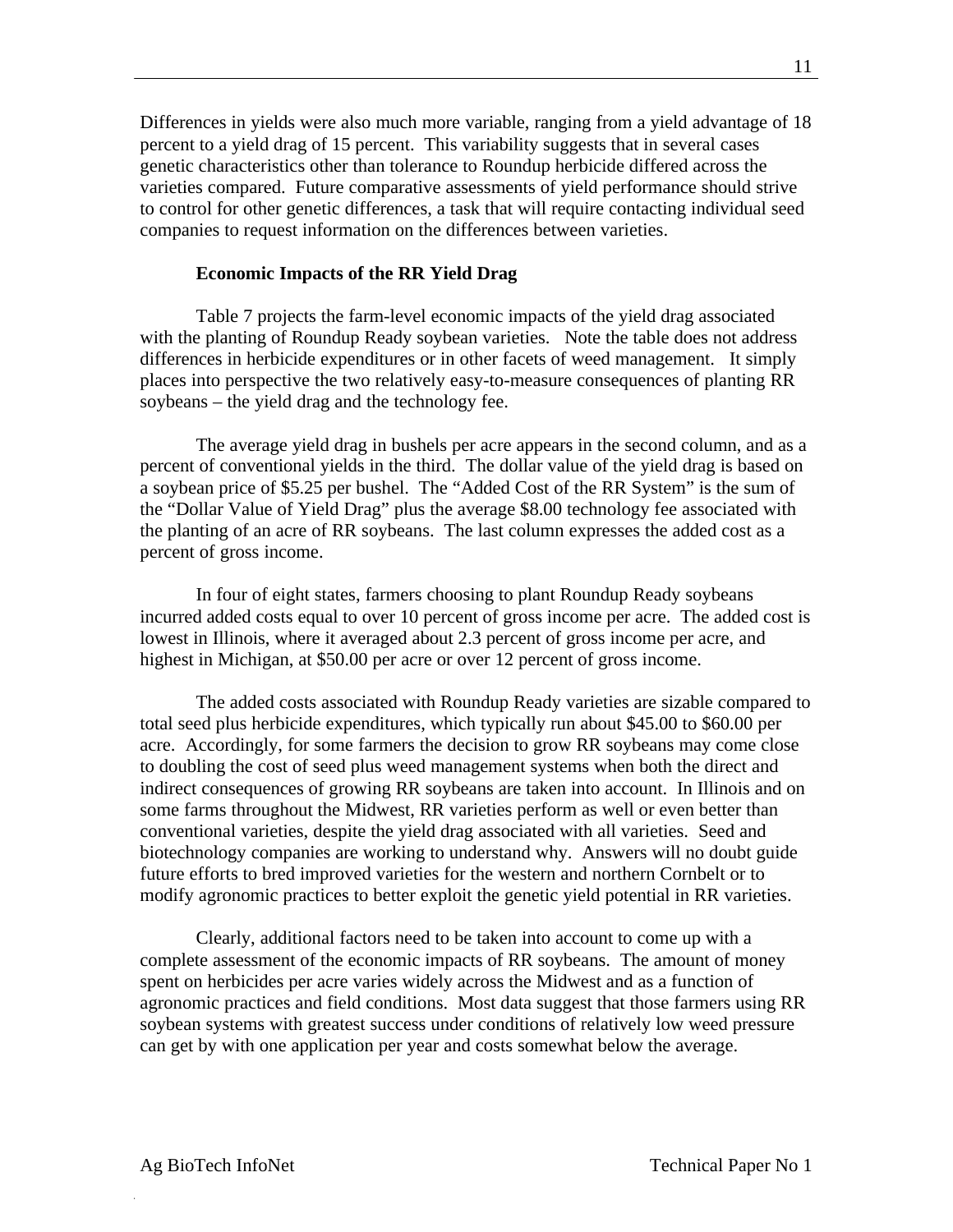But an increasing number of farmers need two applications of Roundup and one of at least one additional active ingredient. There are little or no herbicide cost-savings on such farms relative to growers planting conventional varieties and using Integrated Weed Management. A myriad of price incentives, volume discounts, product guarantees and rebates has made it very difficult to compare the actual costs of herbicide based systems and will continue to plague those making such comparisons for some time to come.

#### **3. USDA Survey Data**

Each year the U.S. Department of Agriculture (USDA) carries out an Agricultural Resource Management Study (ARMS) that includes surveys of agricultural chemical use and cropping practices in each state. On June 25, 1999 the USDA's Economic Research Service (ERS) released an analysis of 1996, 1997, and 1998 ARMS survey data entitled "Genetically Engineered Crops for Pest Management."<sup>6</sup> This short report contains three tables that have led to much discussion and many misleading statements.

The first table in the ERS report covers the percent of acres planted to *Bt*transgenic and herbicide tolerant varieties since 1996, as well as the percent of production. The data is organized by regions and aggregated to cover "All Surveyed States."

In the case of herbicide-tolerant soybeans, acres planted to Roundup Ready soybeans are combined with acres planted to sulfonylurea and imidazolinone tolerant soybeans. Accordingly, it is not possible to isolate the growth in acres planted to Roundup Ready varieties, even though it is widely accepted that most of the increase in acres planted to herbicide tolerant varieties have involved Roundup Ready seed.

In all surveyed states, the percent of soybean acres planted to herbicide tolerant varieties rose from 7.4 percent in 1996 to 44.2 percent in 1998. In crop season 1999 at least 50 percent of the nation's soybeans are Roundup Ready (personal communication, Dr. Matt Liebman, Iowa State University).

Table 2 in the ERS report covers mean yields on acres planted to transgenic varieties compared to mean yields from acres planted to all other seeds. The Table reports the percent difference in mean yields on farms adopting the technologies compared to those planting all other seeds. In the case of herbicide-tolerant soybeans, the yield differences vary from an 8 percent yield drag in the Eastern Uplands region in 1998 to a 24.2 percent yield advantage in the Prairie Gateway region in 1998.

In a preface to the tables, the authors of the ERS report state several caveats about using mean yields from survey data to compare the genetic potential of different crop

 6 The report is accessible on the Internet through the ERS "Issues Center – Biotech," at http://www.econ.ag.gov/whatsnew/issues/biotech/ A link to this report and analysis of it can be found on the Ag BioTech InfoNet website at http://www.biotech-info.net/bt-transgenics.html, under "General Discussion and Opinions."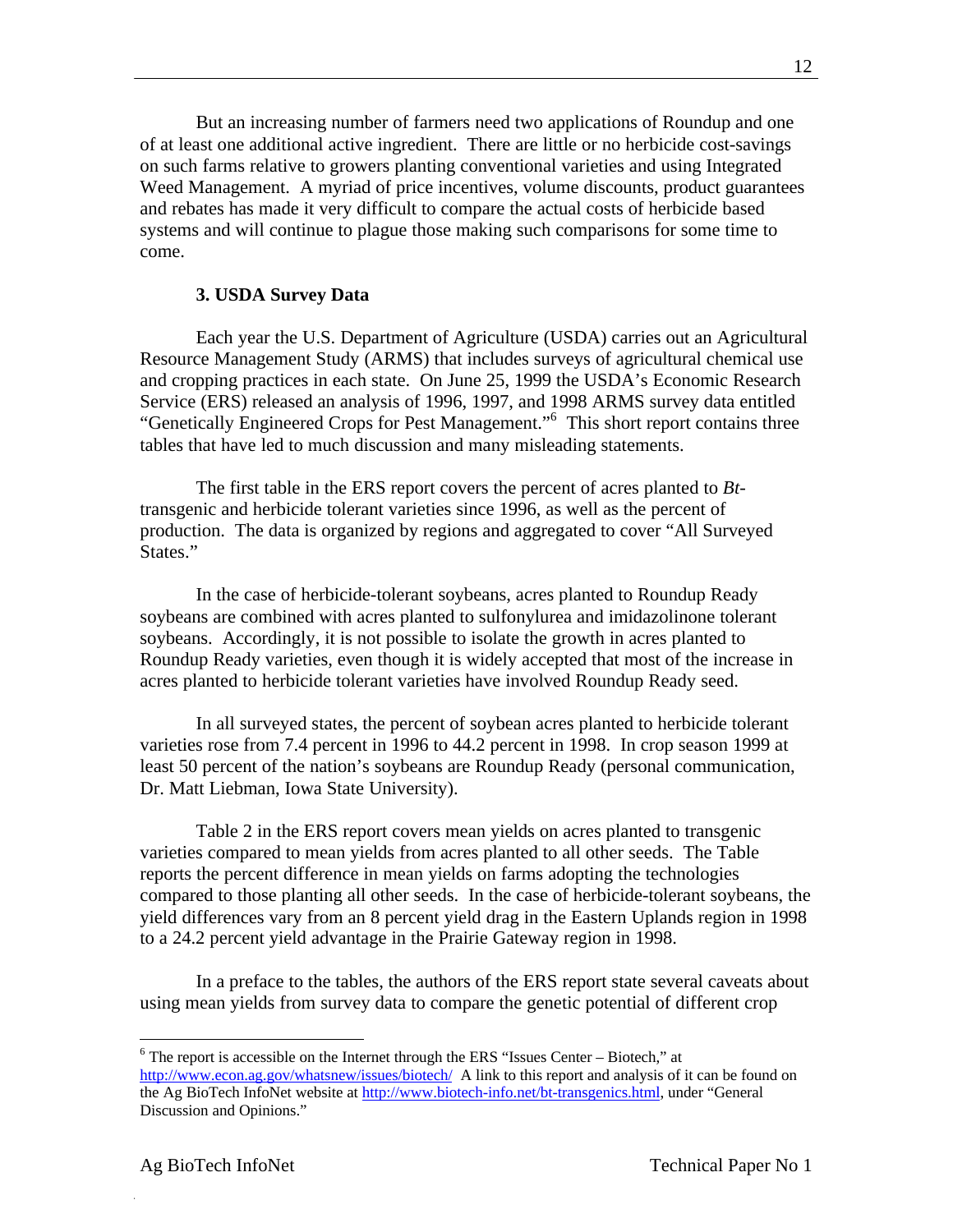varieties. The authors state appropriately that conditions other than the genetic differences between Roundup Ready and conventional seed varieties might account for some or all the observed differences in yields. The authors conclude that –

"Thus, differences between mean estimates for yields and pesticide use from survey results cannot necessarily be attributed to the use of genetic engineering technology since the results are influenced by many other factors not controlled for, including irrigation, weather, soils, nutrient and pest management practices, other cropping practices, operator characteristics, pest pressures, and others." ("Caveats About Using Comparisons of Means," ERS report, "Genetically Engineered Crops for Pest Management")

We concur with the ERS analysts. The only reliable conclusions one can draw from the ERS data are that –

- the acreage devoted to herbicide tolerant varieties is growing (not disputed);
- soybean yields on farms growing herbicide tolerant seed compared to conventional seed have varied greatly from year to year and from one region to another; and
- there have been modest shifts in the reliance on herbicides as measured by acretreatments.

It is impossible to tell from the data reported by ERS what portion of the variability in yields is attributed to natural factors like soil, weather and pest pressure, or management factors, in contrast to genetic differences in the seed planted. It is likely, for example, that Roundup Ready adopters include a higher percentage of farmers who are aggressive managers covering large acreage. The bigger the farm, the greater the economic value of the flexibility inherent in Roundup Ready systems. Adopters may also choose to plant the higher-priced Roundup Ready seeds on their better land. Clearly, more detailed analyses will be required to understand more fully the differences between the agronomic practices and pest management systems on farms planting RR soybeans in contrast to conventional varieties.

## **4. Why Roundup Ready Varieties Sometimes Out-Yield Conventional Soybeans**

No one or no seed company claims that the insertion of the genes conferring resistance to Roundup into a soybean variety increases the variety's genetic yield potential, other things being equal. Still, on some farms in some regions and in some trials, Roundup Ready soybeans out-yield otherwise similar conventional varieties. Indeed, this is one of the major reasons they have proven so popular with farmers. It is important to understand why this occurs in order to accurately project the magnitude of the Roundup Ready yield drag under truly comparable conditions.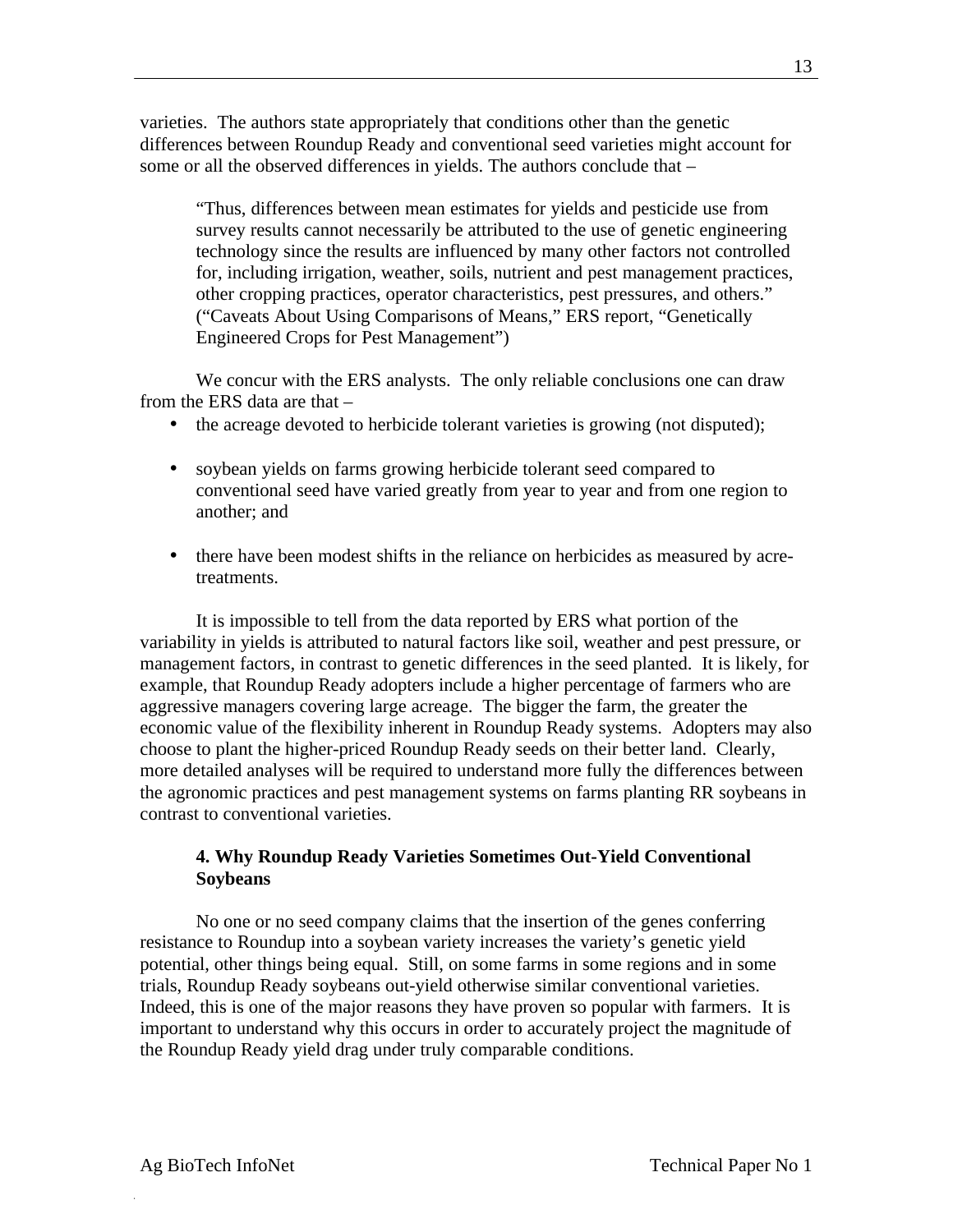Seed companies have worked hard to insert the RR gene and trait into their best commercial varieties for various soil types and maturity groups. There are two ways that the RR soybean version of these best commercial varieties could produce higher yields --

- More effective weed control than otherwise attainable: and/or
- Less crop injury from applications of other herbicides or weed management practices like cultivation.

In most RR soybean systems growers must tolerate a certain degree of earlyseason weed pressure. To work, Roundup must be applied to green, growing weeds. Optimal results with RR beans require careful timing of the first application. If the application is made soon after weeds germinate, the farmer will avoid setting the crop back but might suffer some yield loss from later season weed pressure. Sometimes farmers have to apply a second application of Roundup to clean up fields, increasing the cost of the system and causing some damage to plants. The need for a second application can be avoided by delaying the first application, but this risks a certain degree of early season weed competition. Hence, RR weed management systems that rest solely on Roundup applications are likely to result in weed competition at least as great as in other well-managed systems.

In the field, farmers have come to expect a very high level of weed control, expectations reinforced by the proliferation of new chemistry, emergence of herbicidetolerant varieties, and the marketing and performance guarantee programs offered by herbicide manufactures. Major across-the-board price reductions since 1997 are another factor leading to increased rates of application. In early 1998 Monsanto announced about a 25 percent reduction in the price of Roundup. Soon thereafter Dupont and American Cyanamid announced comparable, and in some cases even steeper reductions in the prices of their competing herbicides, as they struggled to slow the loss of market share to Roundup.

And so most experts agree that greater seed and product choice and lower herbicide prices has resulted in very aggressive and generally successful soybean weed management in recent years. If weed pressure and competition does not account for much of the observed differences in yields between RR and conventional varieties, what does?

Most farmers not using a Roundup Ready based system are applying either sulfonylurea or imidazolinone herbicides. Most university soybean trials also incorporate routine applications of these products in their side-by-side comparisons. These herbicides are known to cause some stunting and damage to soybeans early in the season, as clearly documented in the extensive performance trials carried out in 1998 by Iowa State University scientists.<sup>7</sup> Soybeans grown in areas with long seasons tend to be better

 $\overline{a}$ 

<sup>&</sup>lt;sup>7</sup> Go the Iowa State University extension weed mamangement homepage at **http://www.weeds.iastate.edu/** and then to the section "1998 Weed Research Results Now Online." At each of several locations around the state, different teams of researchers carried out multiple trials assessing herbicide performance. Many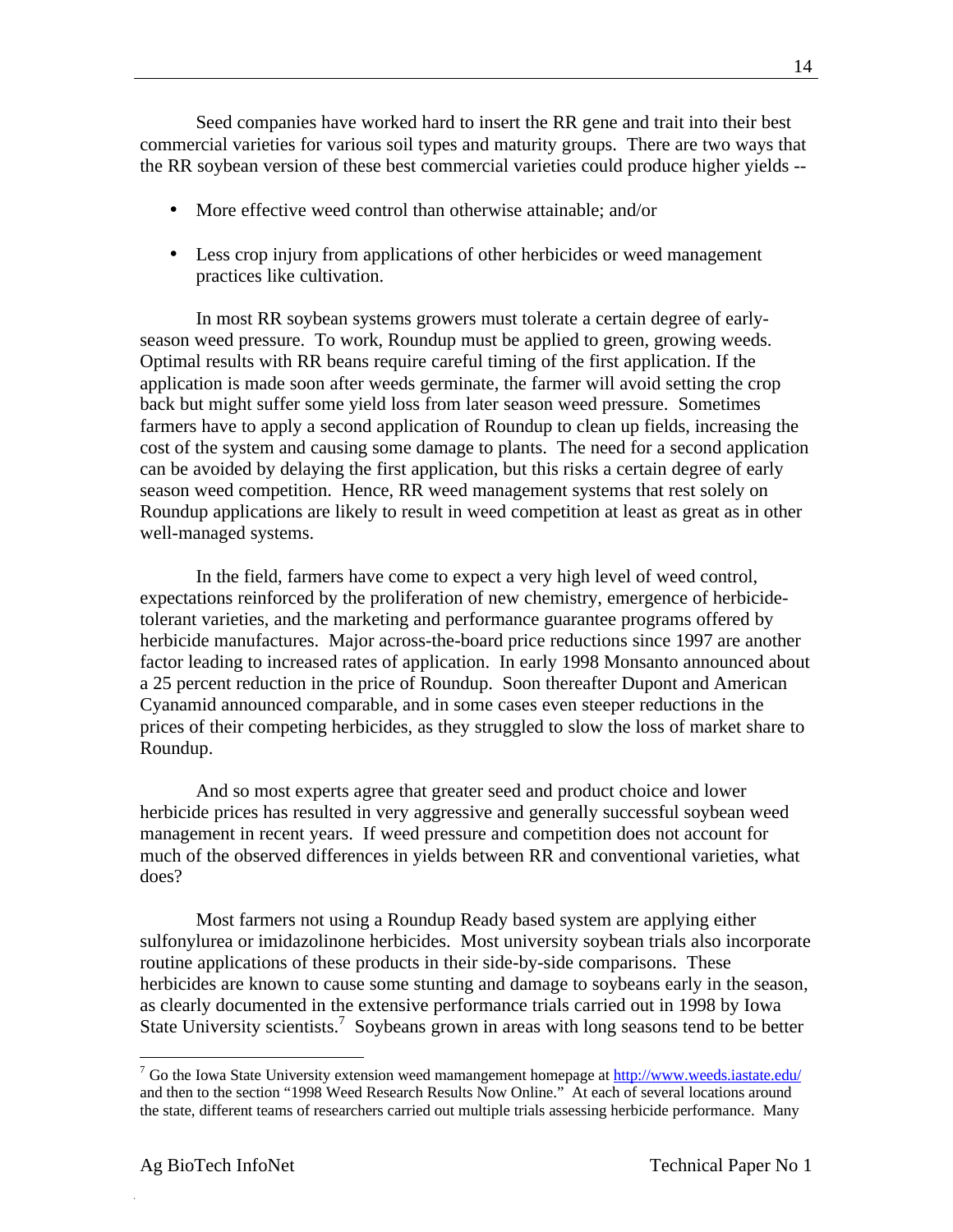able to overcome early season soybean herbicide injury, although a variety of environmental and chemical interactions can undermine this capacity.

These highly-active herbicides can also reduce soybean yields through other mechanisms such as lessening the availability of phosphorous or impairing the plant's immune response. But regardless of the mechanism – direct injury or indirect soil ecosystem or plant health impacts – it is clear that Roundup Ready systems sometimes produce higher yields because they avoid some of these problems associated with other herbicides. For this reason the RR yield drag is actually somewhat greater than suggested by current university trials. To more accurately isolate the magnitude of physiological RR yield drag under various conditions, university trials should be extended to include comparison plots where Integrated Weed Management and non-chemical systems are used.

## **The Devil in Weed Management Details**

In general the better the growing season and the more even the crop stand, the better the chance that the soybean crop will fully recover from early season weed pressure and/or herbicide-based crop injury.

But all sorts of complicated interactions can arise between herbicides, surfactants, insecticides, application methods and timing, weather, tillage methods and soil conditions. These interactions sometimes create unforeseen problems. Wet and cool springs can delay the microbial degradation of herbicides and increase carry-over damage, while also slowing crop emergence and favoring certain hard to control weeds. Dry years can undermine the efficacy of certain herbicides and enhance the odds of a whole new set of adverse interactions. Soils with low pH levels can cause problems, as can mixing herbicides with certain soil insecticides.

These interactions are, moreover, inherently unpredictable. Their adverse consequences – and impact on the farmer's bottomline – are often unavoidable once the conditions set the interactions in motion. Farmers have so eagerly adopted Roundup Ready soybean technology, despite higher costs and evidence of a yield drag, in order to avoid these headaches and periodic losses. It is also why seed and biotechnology companies have bred IMI (imidazolinone) and STS (sulfonylurea) herbicide-tolerant soybean varieties -- to avoid soybean crop injury either from direct applications to herbicide tolerant seeds or carry-over from cornfields treated the year before with these often very persistent herbicides.

## **C. Impacts of Roundup Ready Soybean Systems on Pesticide Use**

The benefit of planting a herbicide-tolerant variety is to gain added flexibility in when herbicides can be applied. Growers spending the extra money on herbicide tolerant

-

studies were designed to determine optimal ways to incorporate residual pre- or post-plant herbicides into RR soybean systems. Early season injury to soybean plants from other herbicides is a recurrent focus of researchers and a growing concern among farmers.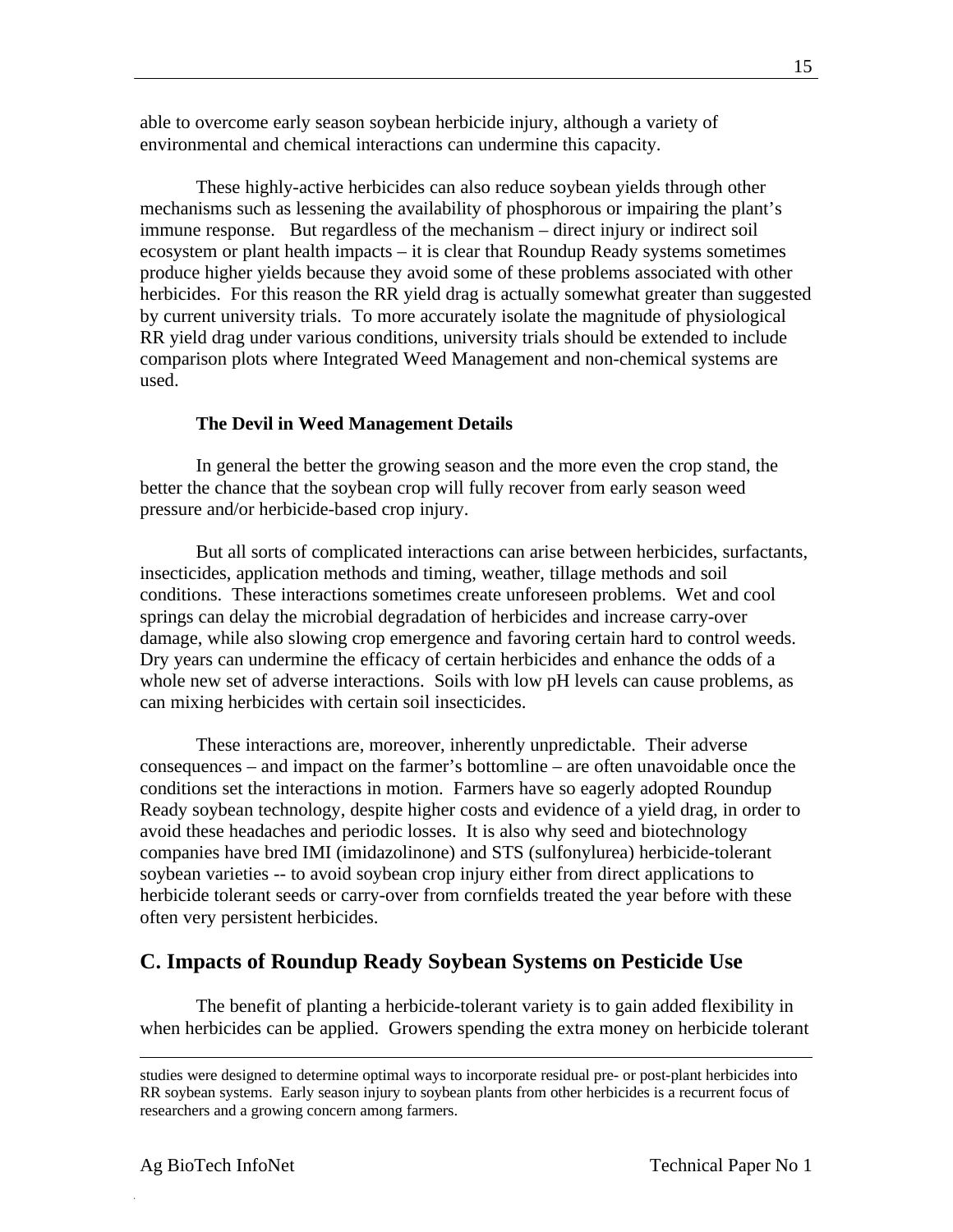seeds have made an implicit decision to largely rely on herbicides as their major weed management tool. Hence, it is no surprise that reliance on herbicides is greater in herbicide tolerant systems compared to Integrated Weed Management systems that include non-chemical practices such as rotations, cultivation, and use of cover crops.

Roundup Ready soybeans are a new technology. The first significant acreage was planted in 1997. Adoption rose dramatically in 1998 and is expected to grow further in 1999. Still relatively few acres have been planted to Roundup Ready soybeans more than two times, so it is way too early to determine the severity and impacts of weed shifts and resistance on pesticide use.

Still, the signs are not encouraging. Slipping efficacy is being reported by farmers across the Midwest, especially in control of velvetleaf and ragweed species. $8$ Many are reporting inadequate control of these weeds after applying Roundup Ultra at a rate of 24 ounces per acre (0.75 pounds active ingredient) but good control at 32 to 48 ounces per acre. A rate of 24 ounces worked acceptably well on these weeds in most regions of the Midwest in 1996 and 1997.

Weed shifts are occurring, perhaps rather swiftly and even the first case of RR soybean induced resistance – in waterhemp species – is either here or just around the corner. So regardless of whether RR soybeans have reduced reliance and use in 1996- 1998, it is clear that both are rising and will continue to do so until more balanced, multitactic weed management systems become the norm.

#### **Reliance on Herbicides**

Both in the near-term and longer-run it is tricky to measure changes in reliance on and use of herbicides. No single measure of herbicide use is a reliable indictor of reliance. Pounds applied per acre is misleading because some herbicides are effective at just a fraction of an ounce per acre while others require applications well over 1 pound per acre.

The biological activity and persistence of herbicides also vary greatly, as does the toxicity of herbicides. Accordingly, it is difficult to reach reliable judgements regarding changes in herbicide use without an in-depth look at just what changes have occurred, both in terms of the products applied, how often they are applied, and their rates of application. These data, coupled with measures of herbicide toxicity and persistence, make it possible to reach conclusions regarding changes in reliance over time and the risks stemming from herbicide use.

While the planting of RR soybeans will sustain a high level of reliance on herbicides, there are two ways on a given farm that Roundup Ready soybean systems can reduce herbicide "use."

 $\overline{a}$ 

 $8$  For example, see several posts by farmers between July 4 and July, 9 1999 on the "IPM Talk" discussion section of AgOnline, http://www.agriculture.com/scgi/Agtalk/. Click on "IPM Talk" and review messages on the topic "reduced rate herbicides."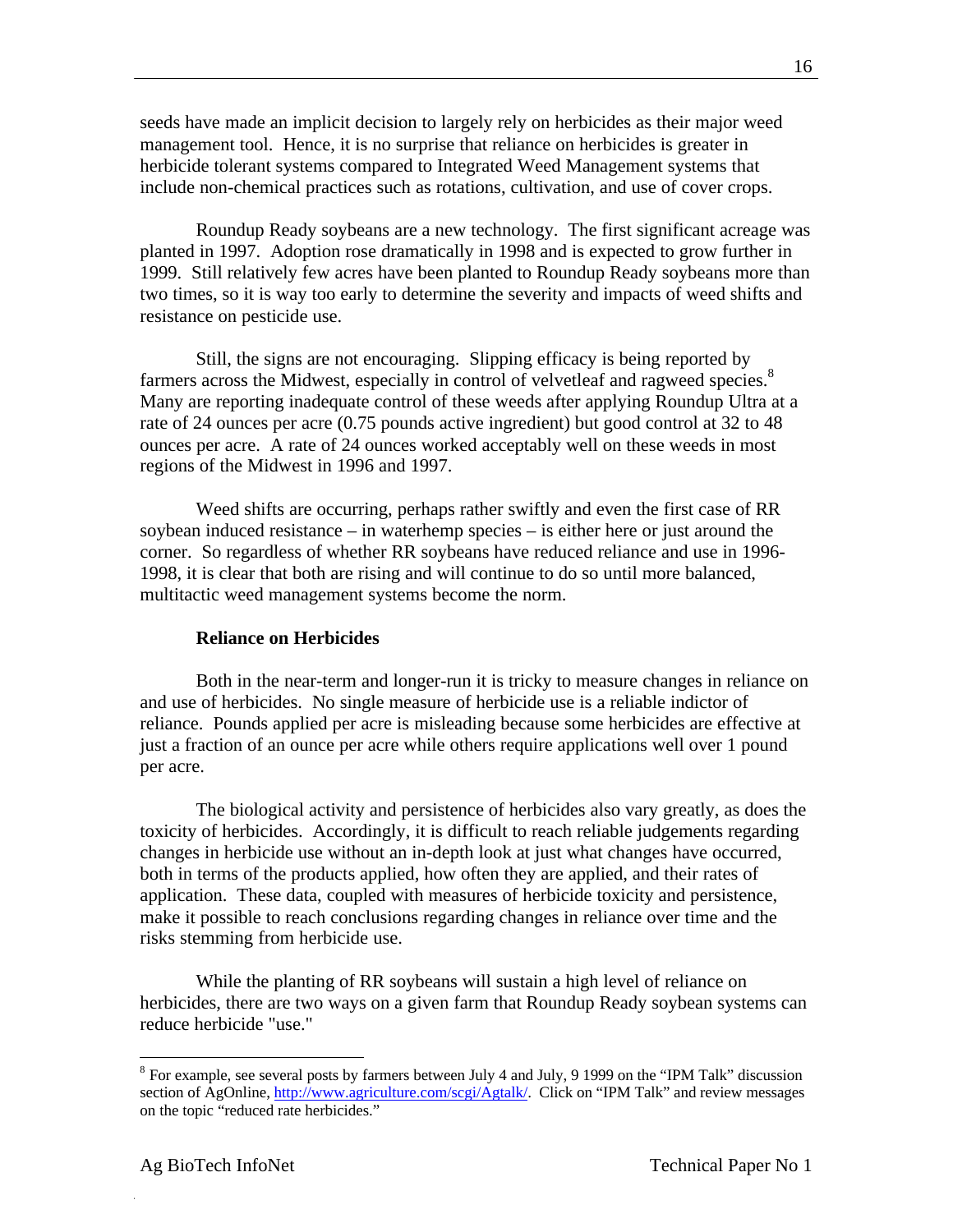First, growers might switch from "old" chemistry herbicides that are applied at 1.5 to 3.0 pounds active ingredient per acre to Roundup-based system involving maybe .75 to 1.5 pounds of Roundup per acre. Farmers using some of the new low-dose materials, or planting STS soybeans (soybeans resistant to sulfonylurea herbicides) can sometimes achieve excellent control with less than one-tenth pound of active ingredient per acre.

Such reductions in herbicide use, measured by acre-treatments or pounds applied, are brought about by the switch to more biologically-active and persistent chemistry effective at lower use rates, not through reduction in reliance on herbicides.

An example -- RR soybean systems in 1998 required, on avergae, about 1.0 pound active ingredient per acre. This level of use is 10- to 20-times greater than the herbicide required with conventional seeds on farms using sulfonylurea herbicides, and is at least 5 times more active ingredient than several of the new low-dose herbicides like sulfentrazone. Hence, any claims that RR soybeans reduce herbicide use are incomplete without the phrase "...reduced COMPARED TO WHAT??" If the goal is minimizing herbicide use there are clearly far better – and cheaper -- ways for farmers to move forward.

#### **Use Trending Upward**

Experience in the field in 1999 suggests strongly that use of Roundup this year will rise perhaps 15 percent to 25 percent above 1998 in terms of average pounds of Roundup applied per acre. In 1998 USDA data show that the average rate per crop year for Roundup on soybeans was 0.92 pounds and there were on average 1.3 applications per acre. In 1999, use will trend upward to perhaps 1.6 applications per acre and 1.2 pounds per acre on average.

To place this level of Roundup use in perspective, in 1998 well less than 0.5 pounds of herbicide were applied to the vast majority of soybean acres not treated with Roundup. On perhaps 15 percent to 20 percent of the acres, the rate was well under 0.25 pounds. So compared to these systems, RR soybeans are heavily herbicide dependent. Moreover, because of weed shifts, resistance, price cuts and aggressive marketing, Roundup use is bound to rise sharply in the next few years, hastening the day when farmers will be forced to seek new solutions.

What comes next is the soybean farmer's \$64,000.00 question. It remains to be seen whether any company or public research institution will come forward with answers that cut to the core of soybean weed management challenges. In the current economic and policy climate, this vital task might be left to growers themselves.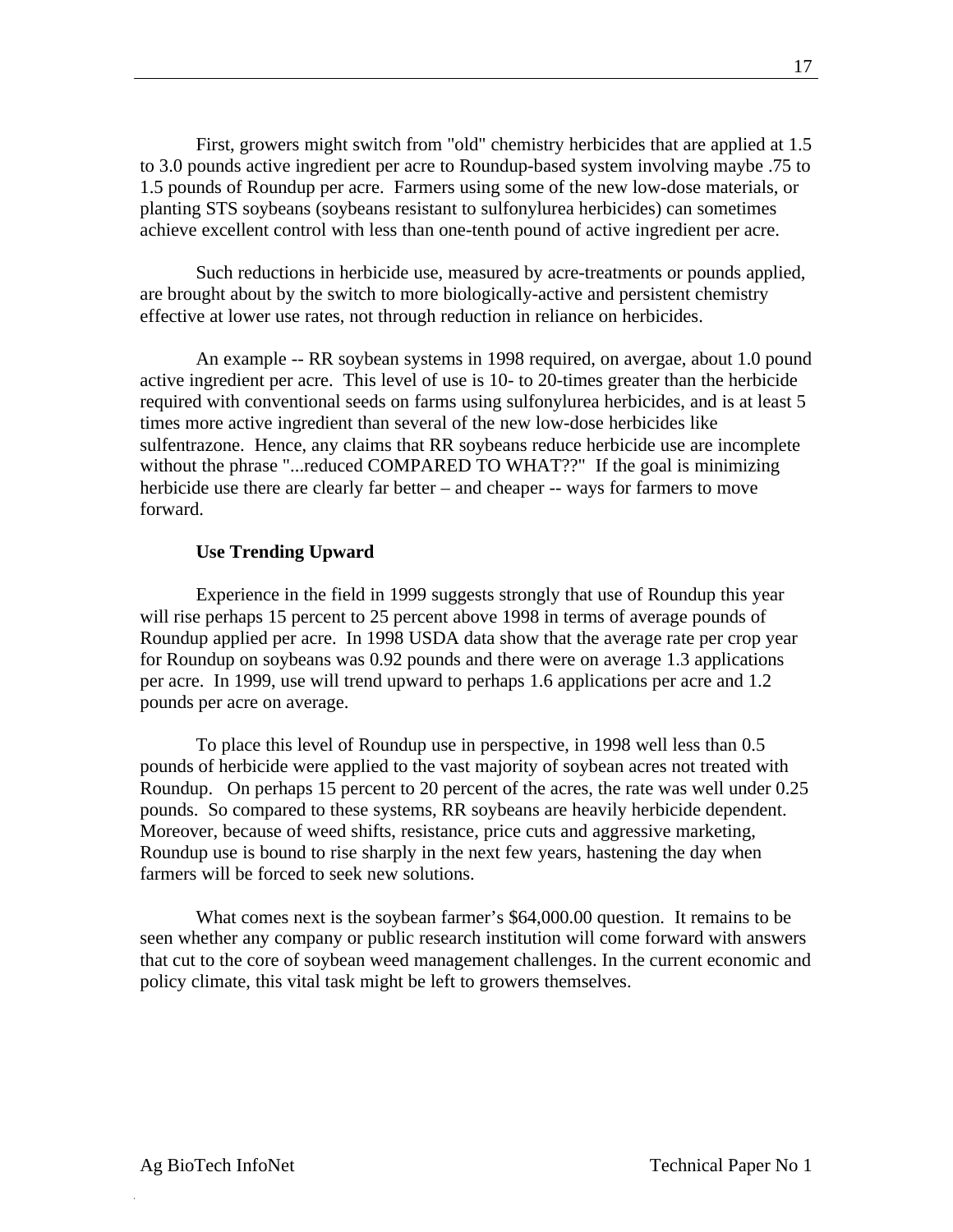**Table 3. Performance of Roundup Ready (RR) and Conventional Soybean Varieties by Company, 1998 Varietal Trials in Southern Wisconsin**

|                          |                              | <b>Maturity</b>              |       | <b>Yield Difference:</b><br><b>Conventional to RR</b> |                                     |
|--------------------------|------------------------------|------------------------------|-------|-------------------------------------------------------|-------------------------------------|
| Company                  | Variety                      | Group                        | Yield | <b>Bushels per</b><br>Acre                            | <b>Percent Yield</b><br><b>Drag</b> |
| <b>Asgrow</b>            |                              |                              |       |                                                       |                                     |
| Top RR                   | AG 2301                      | 2.3                          | 73    | $-4$                                                  | $-5.2%$                             |
| <b>Top Conventional</b>  | A 2553                       | 2.5                          | 77    |                                                       |                                     |
| Mean RR                  | $\blacksquare$               |                              | 70    | $-7$                                                  | $-9.1%$                             |
| <b>Mean Conventional</b> | $\blacksquare$               | $\blacksquare$               | 77    |                                                       |                                     |
| Low RR                   | AG 1901                      | 1.9                          | 68    | -9                                                    | $-11.7%$                            |
| Low Conventional         | A 2553                       | 2.5                          | 77    |                                                       |                                     |
| Cole                     |                              |                              |       |                                                       |                                     |
| Top RR                   | Dyna-Gro 3266RR              | 2.5                          | 73    | $-1$                                                  | $-1.4%$                             |
| <b>Top Conventional</b>  | Dyna-Gro 3252                | 2.5                          | $74*$ |                                                       |                                     |
| Mean RR                  |                              |                              | 69.3  | $-2.5$                                                | $-3.5%$                             |
| <b>Mean Conventional</b> | $\blacksquare$               | $\blacksquare$               | 71.8  |                                                       |                                     |
| Low RR                   | Dyna-Gro 3214RR              | 2.1                          | 67    |                                                       |                                     |
| Low Conventional         | Dyna-Gro 3233                | 2.5                          | 66    | 1                                                     | 1.5%                                |
| <b>Dairyland</b>         |                              |                              |       |                                                       |                                     |
| Top RR                   | <b>DSR-215/RR</b>            | $\overline{2}$               | 69*   | $-4$                                                  | $-5.5%$                             |
| <b>Top Conventional</b>  | <b>DST2124</b>               | $\overline{c}$               | $73*$ |                                                       |                                     |
| Mean RR                  |                              |                              | 68.7  |                                                       |                                     |
| <b>Mean Conventional</b> |                              |                              | 72.3  | $-3.6$                                                | $-5.0%$                             |
| Low RR                   | <b>DSR-293/RR</b>            | 2.8                          | 68    |                                                       | $-4.2%$                             |
| Low Conventional         | <b>DSR-277</b>               | 2.8                          | 71    | $-3$                                                  |                                     |
| <b>Dekalb</b>            |                              |                              |       |                                                       |                                     |
| Top RR                   | RR 2300                      | 2.3                          | 72    | $-4$                                                  | $-5.3%$                             |
| <b>Top Conventional</b>  | CX 253                       | 2.5                          | 76    |                                                       |                                     |
| Mean RR                  | $\overline{\phantom{0}}$     | ÷.                           | 68.1  | $-4.5$                                                | $-6.2%$                             |
| <b>Mean Conventional</b> |                              | $\blacksquare$               | 72.7  |                                                       |                                     |
| Low RR                   | <b>CX 256RR</b>              | 2.5                          | 65    |                                                       |                                     |
| Low Conventional         | CX 230                       | 2.3                          | 69    | $-4$                                                  | $-5.8%$                             |
| <b>Golden Harvest</b>    |                              |                              |       |                                                       |                                     |
| Top RR                   | X 198RR                      | 1.9                          | 70    | -6                                                    | $-7.9%$                             |
| <b>Top Conventional</b>  | X 251                        | 2.4                          | 76    |                                                       |                                     |
| Mean RR                  | $\qquad \qquad \blacksquare$ | $\overline{\phantom{a}}$     | 68    | $-0.7$                                                | $-1.0%$                             |
| <b>Mean Conventional</b> |                              | $\blacksquare$               | 68.7  |                                                       |                                     |
| Low RR                   | H-1238RR                     | 2.3                          | $67*$ |                                                       |                                     |
| Low Conventional         | H-1184                       | 1.8                          | $65*$ | $\overline{2}$                                        | 3.1%                                |
| Kaltenberg               |                              |                              |       |                                                       |                                     |
| Top RR                   | <b>KB 215RR</b>              | 2.1                          | 68    | $-7$                                                  | $-9.3%$                             |
| <b>Top Conventional</b>  | <b>KB 248</b>                | 2.4                          | 75    |                                                       |                                     |
| Mean RR                  |                              | $\overline{\phantom{a}}$     | 67.5  | $-5$                                                  | $-6.9%$                             |
| <b>Mean Conventional</b> | $\frac{1}{2}$                | $\qquad \qquad \blacksquare$ | 72.5  |                                                       |                                     |
| Low RR                   | <b>KB 249RR</b>              | 2.4                          | 67    |                                                       |                                     |
| Low Conventional         | KB 214                       | 2.1                          | 69    | $-2$                                                  | $-2.9%$                             |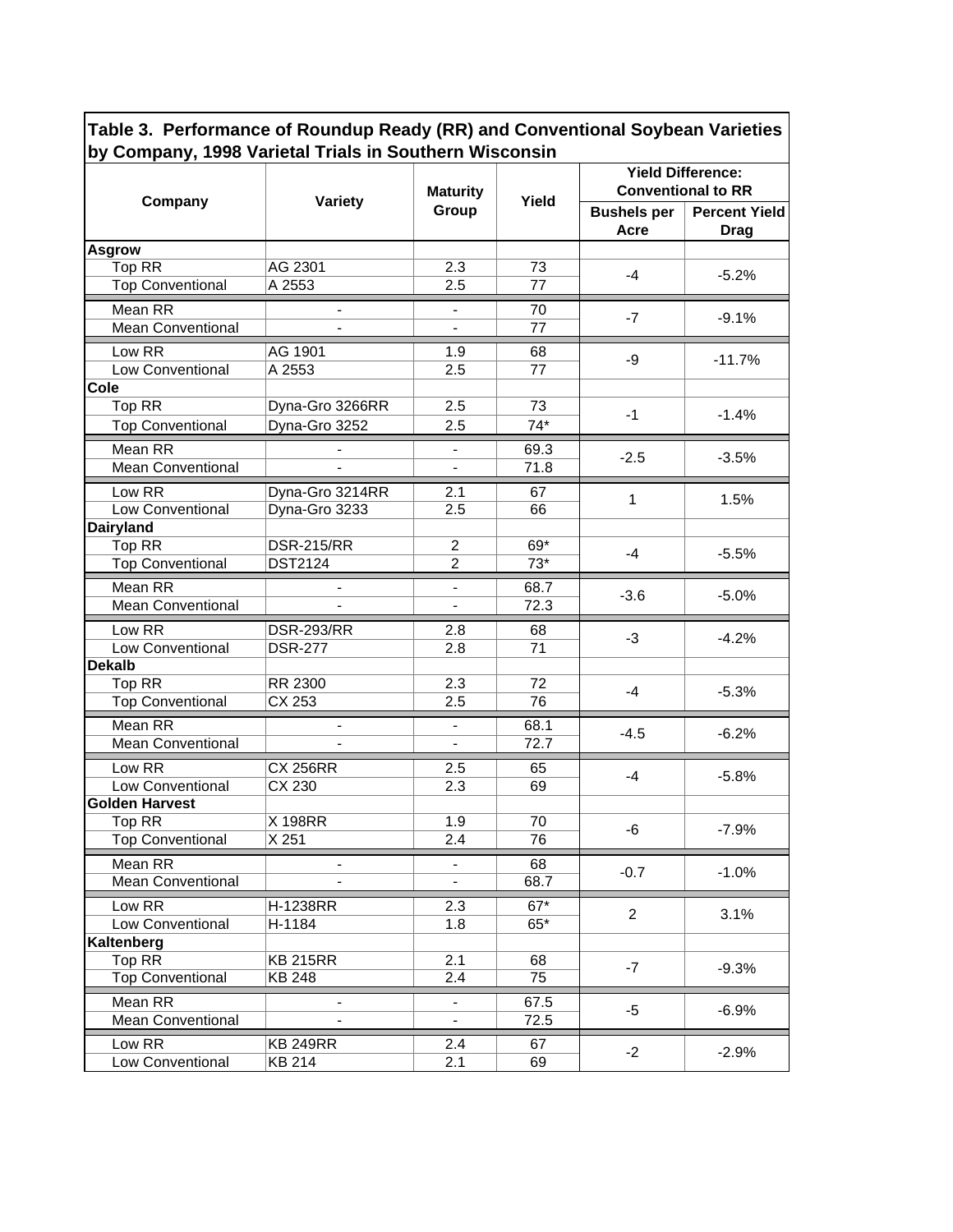**Table 3. Performance of Roundup Ready (RR) and Conventional Soybean Varieties by Company, 1998 Varietal Trials in Southern Wisconsin**

|                          |                                                                         | <b>Maturity</b>          |         | <b>Yield Difference:</b><br><b>Conventional to RR</b> |                                     |  |  |  |
|--------------------------|-------------------------------------------------------------------------|--------------------------|---------|-------------------------------------------------------|-------------------------------------|--|--|--|
| Company                  | Variety                                                                 | Group                    | Yield   | <b>Bushels per</b><br><b>Acre</b>                     | <b>Percent Yield</b><br><b>Drag</b> |  |  |  |
| <b>M/W Genetics</b>      |                                                                         |                          |         |                                                       |                                     |  |  |  |
| Top RR                   | G 2445RR                                                                | 2.4                      | 69      | -8                                                    | $-10.4%$                            |  |  |  |
| <b>Top Conventional</b>  | G 2380                                                                  | 2.3                      | 77      |                                                       |                                     |  |  |  |
| Mean RR                  |                                                                         |                          | 68      |                                                       |                                     |  |  |  |
| <b>Mean Conventional</b> | $\overline{a}$                                                          | $\overline{a}$           | 75      | $-7$                                                  | $-9.3%$                             |  |  |  |
| Low RR                   | G 2210RR                                                                | 2.2                      | 67      |                                                       |                                     |  |  |  |
| Low Conventional         | G 2711                                                                  | 2.7                      | 73      | -6                                                    | $-8.2%$                             |  |  |  |
| Pioneer                  |                                                                         |                          |         |                                                       |                                     |  |  |  |
| Top RR                   | 92B71                                                                   | 2.7                      | 69      | 0                                                     | $0.0\%$                             |  |  |  |
| <b>Top Conventional</b>  | 92B61                                                                   | 2.6                      | 69      |                                                       |                                     |  |  |  |
| Mean RR                  | $\blacksquare$                                                          | $\blacksquare$           | 66      | $-1.3$                                                | $-2.0%$                             |  |  |  |
| <b>Mean Conventional</b> |                                                                         | $\blacksquare$           | 67.3    |                                                       |                                     |  |  |  |
| Low RR                   | 92B01                                                                   | $\mathfrak{p}$           | 64      |                                                       |                                     |  |  |  |
| <b>Low Conventional</b>  | 92B23                                                                   | 2.2                      | 66      | $-2$                                                  | $-3.0%$                             |  |  |  |
| <b>Stine</b>             |                                                                         |                          |         |                                                       |                                     |  |  |  |
| Top RR                   | 2091-4                                                                  | $\overline{2}$           | 68*     | -8                                                    | $-10.5%$                            |  |  |  |
| <b>Top Conventional</b>  | 2499-0                                                                  | 2.4                      | 76      |                                                       |                                     |  |  |  |
| Mean RR                  |                                                                         | $\overline{\phantom{a}}$ | 67      |                                                       | $-6.4%$                             |  |  |  |
| <b>Mean Conventional</b> | $\overline{a}$                                                          | $\blacksquare$           | 71.6    | $-4.6$                                                |                                     |  |  |  |
| Low RR                   | 1980-4                                                                  | 1.9                      | 65      |                                                       |                                     |  |  |  |
| Low Conventional         | 2500                                                                    | $\overline{2}$           | 68      | $-3$                                                  | $-4.4%$                             |  |  |  |
| <b>Terra</b>             |                                                                         |                          |         |                                                       |                                     |  |  |  |
| Top RR                   | E 1980RR                                                                | 1.9                      | 72      | -5                                                    | $-6.5%$                             |  |  |  |
| <b>Top Conventional</b>  | E 248                                                                   | 2.4                      | 77      |                                                       |                                     |  |  |  |
| Mean RR                  | $\blacksquare$                                                          | $\blacksquare$           | 68.7    |                                                       |                                     |  |  |  |
| <b>Mean Conventional</b> |                                                                         |                          | 76      | $-7.3$                                                | $-9.6%$                             |  |  |  |
| Low RR                   | <b>TS 253RR</b>                                                         | 2.5                      | 66      |                                                       |                                     |  |  |  |
| Low Conventional         | <b>TS 277</b>                                                           | 2.7                      | 75      | -9                                                    | $-12.0%$                            |  |  |  |
|                          | <b>Average Ten Companies</b>                                            |                          |         |                                                       |                                     |  |  |  |
|                          |                                                                         | Top RR & Conventional    | $-4.7$  | $-6.2%$                                               |                                     |  |  |  |
|                          |                                                                         | Mean RR & Conventional   | $-4.4$  | $-5.9%$                                               |                                     |  |  |  |
|                          |                                                                         | $-3.5$                   | $-4.8%$ |                                                       |                                     |  |  |  |
|                          | Low RR & Conventional<br>More than one variety produced the same yield. |                          |         |                                                       |                                     |  |  |  |

Source: Compiled by Benbrook Consulting Services, based on the 1998 Wisconsin Soybean Variety Tests, Southern Region (Table 6).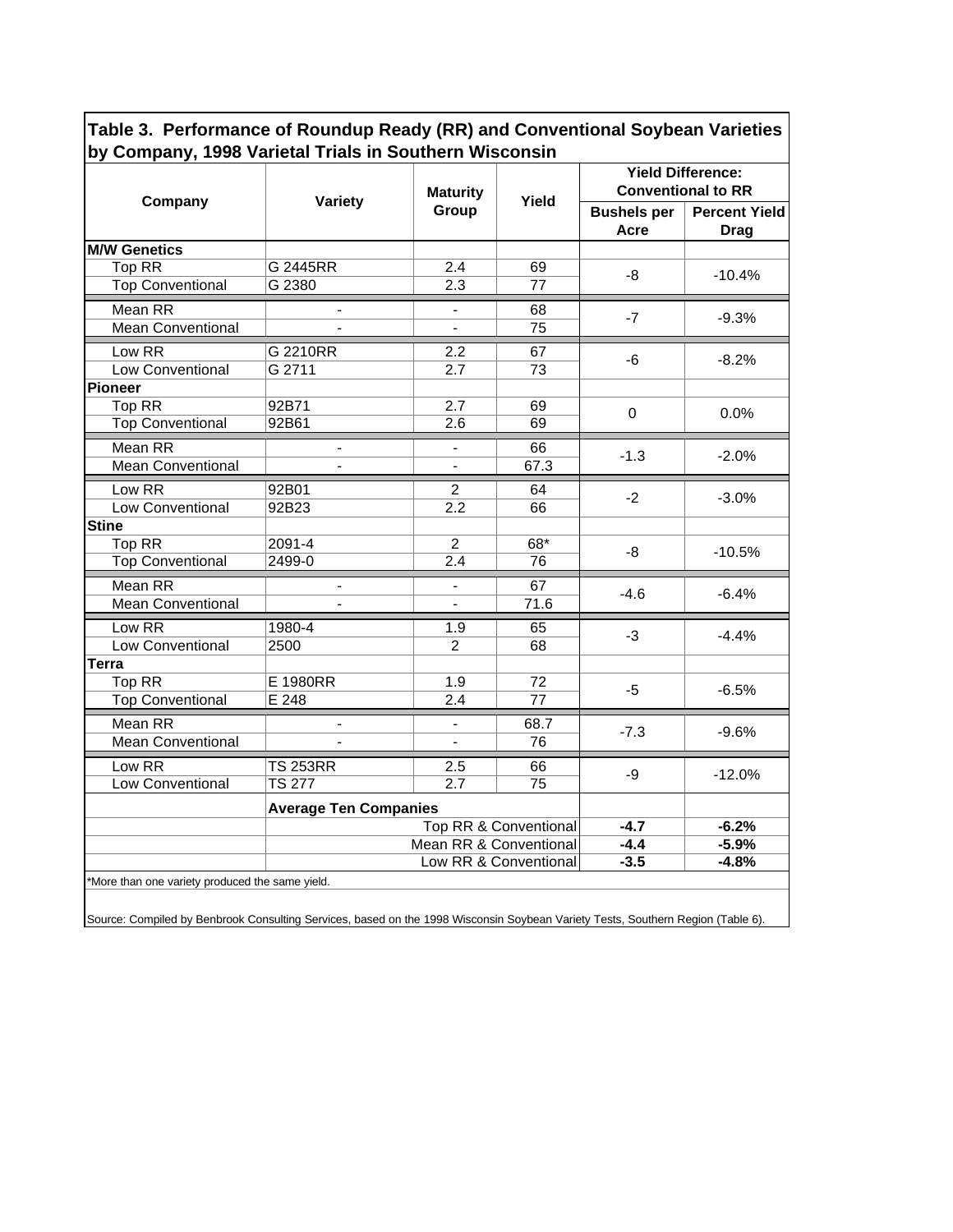**Table 4. Yield Drag Associated with the Roundup Ready (RR) and Conventional Soybean Varieties Sold by Ten Companies: 1998 Southern Wisconsin Varietal Trials**

|                                                                                               | <b>Yield Drag as Percent of Top Conventional Yield</b> |                |          |  |  |  |  |
|-----------------------------------------------------------------------------------------------|--------------------------------------------------------|----------------|----------|--|--|--|--|
| Company                                                                                       | Compared to --                                         |                |          |  |  |  |  |
|                                                                                               | <b>Top RR</b>                                          | <b>Mean RR</b> | Low RR   |  |  |  |  |
| Asgrow                                                                                        | $-5.2%$                                                | $-9.1%$        | $-11.7%$ |  |  |  |  |
| Cole                                                                                          | $-1.4%$                                                | $-3.5%$        | 1.5%     |  |  |  |  |
| Dairyland                                                                                     | $-5.5%$                                                | $-5.0%$        | $-4.2%$  |  |  |  |  |
| Dekalb                                                                                        | $-5.3%$                                                | $-6.2%$        | $-5.8%$  |  |  |  |  |
| Golden Harvest                                                                                | $-7.9%$                                                | $-1.0%$        | 3.1%     |  |  |  |  |
| Kaltenberg                                                                                    | $-9.3%$                                                | $-6.9%$        | $-2.9%$  |  |  |  |  |
| <b>M/W Genetics</b>                                                                           | $-10.4%$                                               | $-9.3%$        | $-8.2%$  |  |  |  |  |
| Pioneer                                                                                       | 0.0%                                                   | $-2.0%$        | $-3.0%$  |  |  |  |  |
| <b>Stine</b>                                                                                  | $-10.5%$                                               | $-6.4%$        | $-4.4%$  |  |  |  |  |
| Terra                                                                                         | $-6.5%$                                                | $-9.6%$        | $-12.0%$ |  |  |  |  |
| <b>Average Ten</b><br><b>Companies</b>                                                        | $-6.2%$                                                | $-5.9%$        | $-4.8%$  |  |  |  |  |
| Source: Compiled by Benbrook Consulting Services, based on the 1998 Wisconsin Soybean Variety |                                                        |                |          |  |  |  |  |

Tests, Southern Region (Table 6).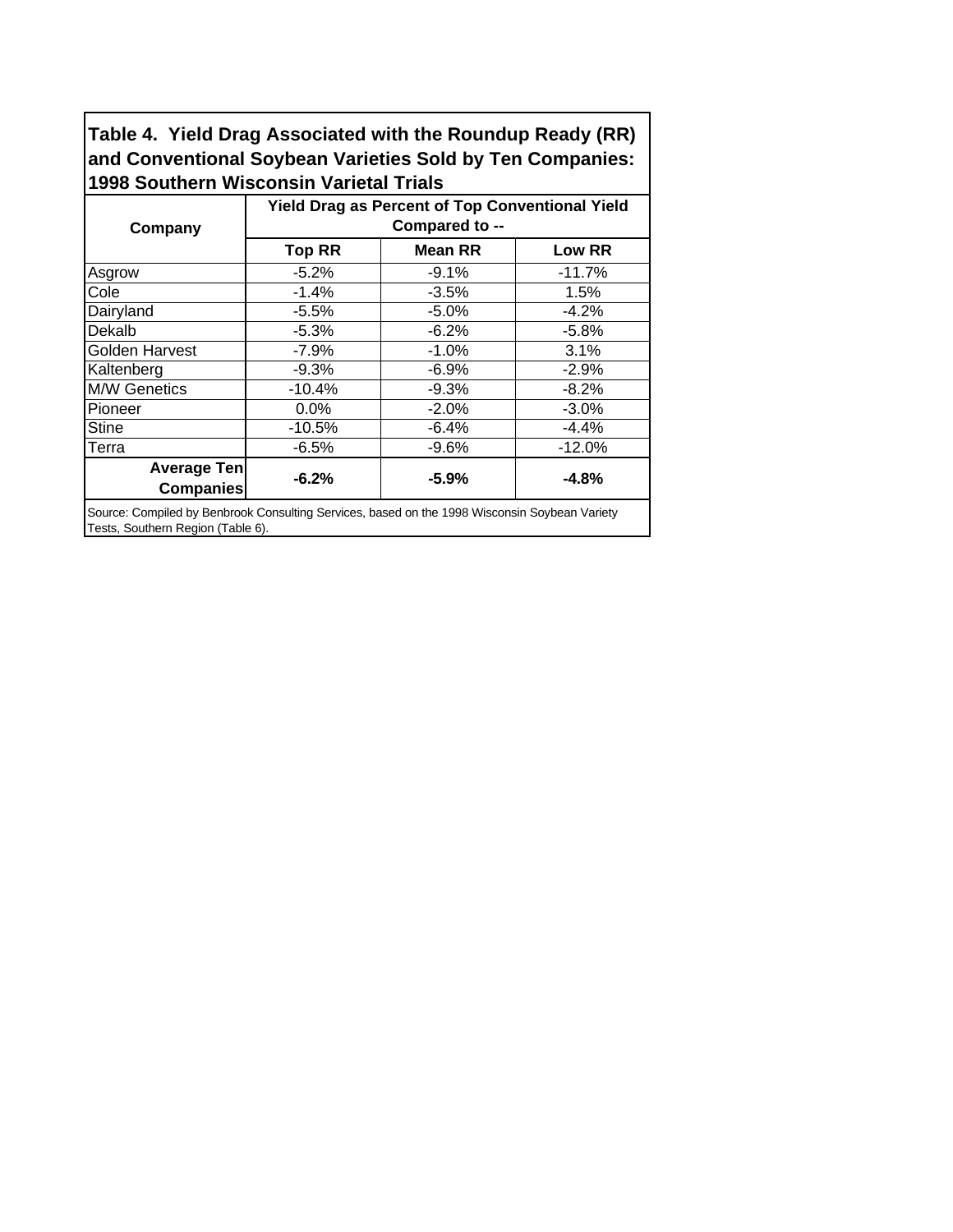|                                                                                                                             |                   |                                |       | <b>Yield Difference:</b>   |                                     |  |
|-----------------------------------------------------------------------------------------------------------------------------|-------------------|--------------------------------|-------|----------------------------|-------------------------------------|--|
|                                                                                                                             |                   |                                |       | <b>Conventional to RR</b>  |                                     |  |
| Company                                                                                                                     | <b>Variety</b>    | <b>Maturity</b><br><b>Date</b> | Yield | <b>Bushels per</b><br>Acre | <b>Percent Yield</b><br><b>Drag</b> |  |
| Croplan                                                                                                                     |                   |                                |       |                            |                                     |  |
| Roundup Ready                                                                                                               | RT1557            | 9/17                           | 58    |                            |                                     |  |
| Conventional                                                                                                                | L1475             | 9/18                           | 60    | $-2$                       | $-3.3%$                             |  |
| <b>Dairyland</b>                                                                                                            |                   |                                |       |                            |                                     |  |
| Roundup Ready                                                                                                               | <b>DSR-152/RR</b> | 9/20                           | 61    |                            |                                     |  |
| Conventional                                                                                                                | DSR-180/STS       | 9/20                           | 69    | -8                         | $-11.6%$                            |  |
| <b>Kruger</b>                                                                                                               |                   |                                |       |                            |                                     |  |
| Roundup Ready                                                                                                               | $K-14RR$          | 9/21                           | 62    |                            |                                     |  |
| Conventional                                                                                                                | K-1990            | 9/20                           | 70    | -8                         | $-11.4%$                            |  |
| <b>KSC/Challenger</b>                                                                                                       |                   |                                |       |                            |                                     |  |
| Roundup Ready                                                                                                               | <b>K-10RR</b>     | 9/15                           | 57    |                            |                                     |  |
| Conventional                                                                                                                | K-1414            | 9/17                           | 69    | $-12$                      | $-17.4%$                            |  |
| <b>Mustang</b>                                                                                                              |                   |                                |       |                            |                                     |  |
| Roundup Ready                                                                                                               | $M-111$           | 9/17                           | 61    |                            |                                     |  |
| Conventional                                                                                                                | M-1160            | 9/18                           | 70    | -9                         | $-12.9%$                            |  |
|                                                                                                                             |                   |                                |       |                            |                                     |  |
| <b>Mustang</b>                                                                                                              |                   | 9/20                           |       |                            |                                     |  |
| Roundup Ready                                                                                                               | $M-144$           |                                | 63    | $-3$                       | $-4.5%$                             |  |
| Conventional                                                                                                                | M-1167            | 9/19                           | 66    |                            |                                     |  |
| <b>Pioneer</b>                                                                                                              |                   |                                |       |                            |                                     |  |
| Roundup Ready                                                                                                               | 91B52             | 9/18                           | 59    | $-4$                       | $-6.3%$                             |  |
| Conventional                                                                                                                | 9163              | 9/18                           | 63    |                            |                                     |  |
| <b>Prairie Brand</b>                                                                                                        |                   |                                |       |                            |                                     |  |
| Roundup Ready                                                                                                               | <b>PB-1790RR</b>  | 9/21                           | 63    | $-10$                      | $-13.7%$                            |  |
| Conventional                                                                                                                | PBR-169+          | 9/21                           | 73    |                            |                                     |  |
| Ramy                                                                                                                        |                   |                                |       |                            |                                     |  |
| Roundup Ready                                                                                                               | 1555RR            | 9/19                           | 55    | -6                         | $-9.8%$                             |  |
| Conventional                                                                                                                | 1525              | 9/19                           | 61    |                            |                                     |  |
| <b>Sands</b>                                                                                                                |                   |                                |       |                            |                                     |  |
| Roundup Ready                                                                                                               | <b>EXP 1557RR</b> | 9/18                           | 57    | $-12$                      |                                     |  |
| Conventional                                                                                                                | <b>EXP 1444</b>   | 9/18                           | 69    |                            | $-17.4%$                            |  |
| <b>Stine</b>                                                                                                                |                   |                                |       |                            |                                     |  |
| Roundup Ready                                                                                                               | 1794              | 9/21                           | 57    |                            |                                     |  |
| Conventional                                                                                                                | 1680              | 9/21                           | 73    | $-16$                      | $-21.9%$                            |  |
| <b>Terra</b>                                                                                                                |                   |                                |       |                            |                                     |  |
| Roundup Ready                                                                                                               | E1181RR           | 9/17                           | 62    |                            |                                     |  |
| Conventional                                                                                                                | <b>TS107</b>      | 9/17                           | 65    | -3                         | $-4.6%$                             |  |
| Wensman                                                                                                                     |                   |                                |       |                            |                                     |  |
| Roundup Ready                                                                                                               | W2118RR           | 9/17                           | 60    |                            |                                     |  |
| Conventional                                                                                                                | W3148             | 9/18                           | 77    | $-17$                      | $-22.1%$                            |  |
| <b>Yield King</b>                                                                                                           |                   |                                |       |                            |                                     |  |
| Roundup Ready                                                                                                               | K-191RR           | 9/22                           | 55    |                            |                                     |  |
| Conventional                                                                                                                | $K-1943+$         | 9/22                           | 75    | $-20$                      | $-26.7%$                            |  |
|                                                                                                                             |                   | <b>Average Roundup Ready</b>   | 59.3  |                            |                                     |  |
|                                                                                                                             |                   |                                |       | $-9.3$                     | $-13.1%$                            |  |
|                                                                                                                             |                   | <b>Average Conventional</b>    | 68.6  |                            |                                     |  |
| *For each company, the closest match was selected by maturity date.                                                         |                   |                                |       |                            |                                     |  |
| Source: Compiled by Benbrook Consulting Services, based from the 'Variety Trials Results' by Crookston, Moorhead and Shelly |                   |                                |       |                            |                                     |  |
| found at http://www.extension.umn.edu/Documents/D/C/Other.                                                                  |                   |                                |       |                            |                                     |  |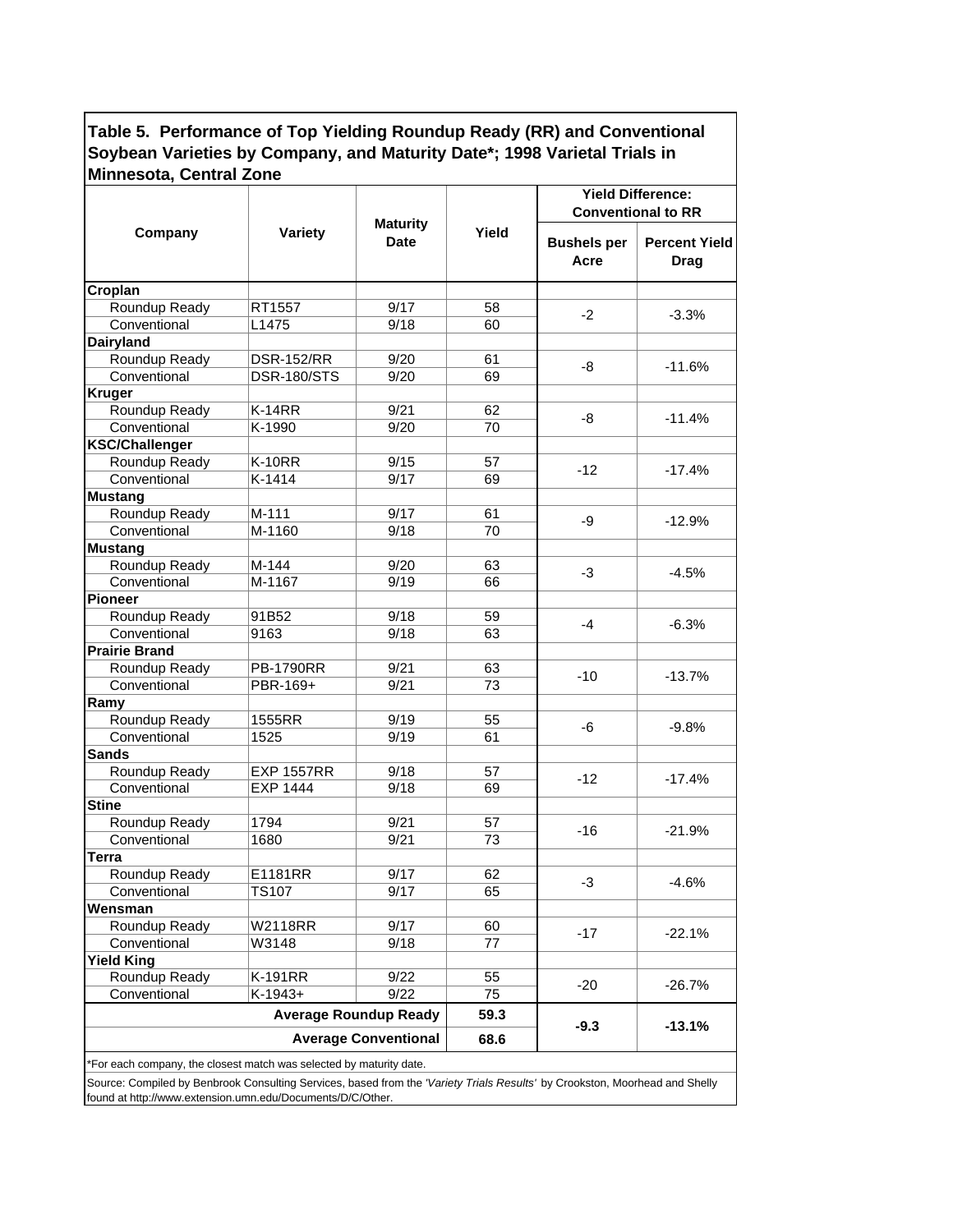|                       |                  |                                |       | <b>Yield Difference:</b>   |                                        |
|-----------------------|------------------|--------------------------------|-------|----------------------------|----------------------------------------|
| Company               | <b>Variety</b>   | <b>Maturity</b><br><b>Date</b> | Yield | <b>Bushels</b><br>per Acre | <b>Percent</b><br>Yield<br><b>Drag</b> |
| <b>Asgrow</b>         |                  |                                |       |                            |                                        |
| Roundup Ready         | AG2201           | 9/19                           | 64    | 5                          |                                        |
| Conventional          | A1 923           | 9/18                           | 59    |                            | 8.5%                                   |
| <b>Asgrow</b>         |                  |                                |       |                            |                                        |
| Roundup Ready         | AG2301           | 9/21                           | 60    | -6                         | $-9.1%$                                |
| Conventional          | A2247            | 9/21                           | 66    |                            |                                        |
| <b>Dahlman</b>        |                  |                                |       |                            |                                        |
| Roundup Ready         | 818RR            | 9/15                           | 61    | 4                          | 7.0%                                   |
| Conventional          | Russel           | 9/16                           | 57    |                            |                                        |
| <b>Dairyland</b>      |                  |                                |       |                            |                                        |
| Roundup Ready         | <b>DSR-241/F</b> | 9/19                           | 64    | 2                          | 3.2%                                   |
| Conventional          | <b>DSR-180/S</b> | 9/19                           | 62    |                            |                                        |
| <b>DeKalb</b>         |                  |                                |       |                            |                                        |
| Roundup Ready         | <b>CX191RR</b>   | 9/20                           | 65    | $-3$                       | $-4.4%$                                |
| Conventional          | CX205            | 9/20                           | 68    |                            |                                        |
| <b>Dyna Gro</b>       |                  |                                |       |                            |                                        |
| Roundup Ready         | 3173RR           | 9/20                           | 60    | $-3$                       | $-4.8%$                                |
| Conventional          | 3188             | 9/20                           | 63    |                            |                                        |
| <b>Golden Harvest</b> |                  |                                |       |                            |                                        |
| Roundup Ready         | <b>165RR</b>     | 9/19                           | 67    | 1                          | 1.5%                                   |
| Conventional          | H-1184           | 9/19                           | 66    |                            |                                        |
| <b>Golden Harvest</b> |                  |                                |       |                            |                                        |
| Roundup Ready         | H-1207RR         | 9/21                           | 60    | $-3$                       | $-4.8%$                                |
| Conventional          | $H-1214$         | 9/21                           | 63    |                            |                                        |
| <b>Great Lakes</b>    |                  |                                |       |                            |                                        |
| Roundup Ready         | <b>GL2000RR</b>  | 9/24                           | 64    | $-1$                       | $-1.5%$                                |
| Conventional          | GL2451           | 9/24                           | 65    |                            |                                        |
| Kaltenberg            |                  |                                |       |                            |                                        |
| Roundup Ready         | <b>X160RR</b>    | 9/20                           | 63    | $-1$                       | $-1.6%$                                |
| Conventional          | <b>KB221</b>     | 9/20                           | 64    |                            |                                        |
| Kaltenberg            |                  |                                |       |                            |                                        |
| Roundup Ready         | <b>KB209RR</b>   | 9/22                           | 64    | 4                          | $-5.9%$                                |
| Conventional          | <b>KB208</b>     | 9/21                           | 68    |                            |                                        |
| Kaltenberg            |                  |                                |       |                            |                                        |
| Roundup Ready         | KB159RR          | 9/23                           | 63    | $-2$                       | $-3.1%$                                |
| Conventional          | <b>KB248</b>     | 9/24                           | 65    |                            |                                        |
| <b>Kruger</b>         |                  |                                |       |                            |                                        |
| Roundup Ready         | K-24APR          | 9/20                           | 65    | 1                          | 1.6%                                   |
| Conventional          | K-2242           | 9/20                           | 64    |                            |                                        |
| <b>Kruger</b>         |                  |                                |       |                            |                                        |
| Roundup Ready         | K24RR            | 9/21                           | 65    | 0                          | 0.0%                                   |
| Conventional          | K-2303           | 9/21                           | 65    |                            |                                        |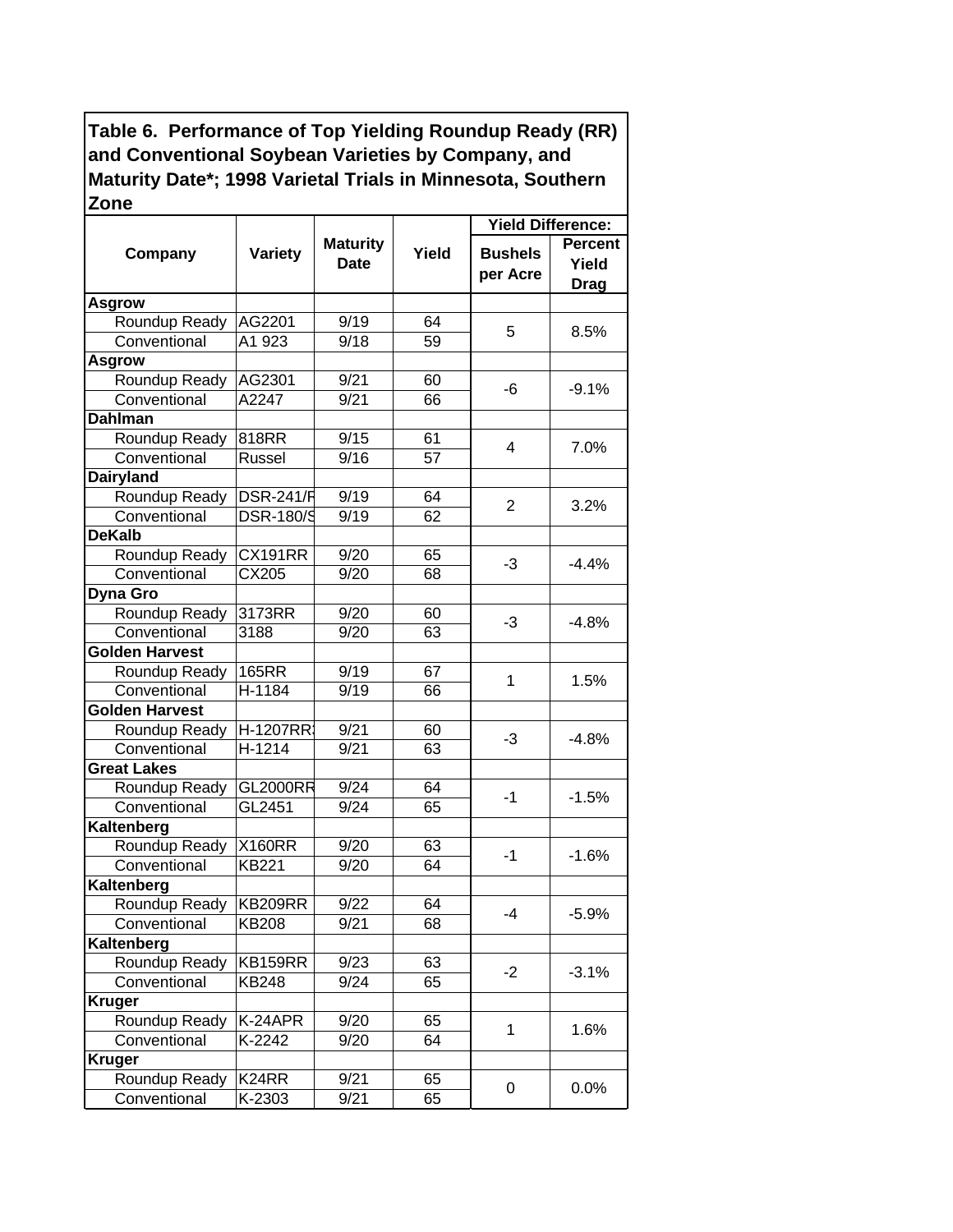|                       |                    |                                |       | <b>Yield Difference:</b>   |                                 |
|-----------------------|--------------------|--------------------------------|-------|----------------------------|---------------------------------|
| Company               | <b>Variety</b>     | <b>Maturity</b><br><b>Date</b> | Yield | <b>Bushels</b><br>per Acre | Percent<br>Yield<br><b>Drag</b> |
| <b>KSC/Challenger</b> |                    |                                |       |                            |                                 |
| Roundup Ready         | <b>K-22RR</b>      | 9/19                           | 62    |                            |                                 |
| Conventional          | $K-2125$           | 9/20                           | 69    | $-7$                       | $-10.1%$                        |
| <b>KSC/Challenger</b> |                    |                                |       |                            |                                 |
| Roundup Ready         | <b>K-191RR</b>     | 9/21                           | 65    | $-4$                       |                                 |
| Conventional          | K-2343             | 9/22                           | 69    |                            | $-5.8%$                         |
| Latham                |                    |                                |       |                            |                                 |
| Roundup Ready         | 406RR Bra          | 9/17                           | 60    | $-4$                       | $-6.3%$                         |
| Conventional          | 410 Brand          | 9/18                           | 64    |                            |                                 |
| Latham                |                    |                                |       |                            |                                 |
| Roundup Ready         | <b>EX-656RR</b>    | 9/20                           | 63    | $-4$                       | $-6.0\%$                        |
| Conventional          | 660 Brand          | 9/20                           | 67    |                            |                                 |
| Latham                |                    |                                |       |                            |                                 |
| Roundup Ready         | <b>EX-426RR</b>    | 9/23                           | 65    |                            |                                 |
| Conventional          | 621 Brand          | 9/22                           | 67    | $-2$                       | $-3.0%$                         |
| <b>Mustang</b>        |                    |                                |       |                            |                                 |
| Roundup Ready         | M-208              | 9/20                           | 59    | $-3$                       | $-4.8%$                         |
| Conventional          | $E-201$            | 9/19                           | 62    |                            |                                 |
| <b>Mustang</b>        |                    |                                |       |                            |                                 |
| Roundup Ready         | $\overline{M-202}$ | 9/22                           | 64    | $-2$                       | $-3.0%$                         |
| Conventional          | M-2218             | 9/22                           | 66    |                            |                                 |
| <b>Mycogen</b>        |                    |                                |       |                            |                                 |
| Roundup Ready         | 5214               | 9/22                           | 60    | -8                         | $-11.8%$                        |
| Conventional          | $J-251$            | 9/21                           | 68    |                            |                                 |
| <b>Northstar</b>      |                    |                                |       |                            |                                 |
| Roundup Ready         | 2023RR             | 9/18                           | 57    | -6                         |                                 |
| Conventional          | 2302               | 9/19                           | 63    |                            | $-9.5%$                         |
| <b>PBR</b>            |                    |                                |       |                            |                                 |
| Roundup Ready         | <b>PBR-1997I</b>   | 9/21                           | 67    | 4                          | 6.3%                            |
| Conventional          | <b>PBR-218</b>     | 9/21                           | 63    |                            |                                 |
| <b>Pioneer</b>        |                    |                                |       |                            |                                 |
| Roundup Ready         | 92B05              | 9/15                           | 66    | 10 <sup>°</sup>            | 17.9%                           |
| Conventional          | 9163               | 9/15                           | 56    |                            |                                 |
| <b>Pioneer</b>        |                    |                                |       |                            |                                 |
| Roundup Ready         | 92B21              | 9/19                           | 65    | 1                          | 1.6%                            |
| Conventional          | 92B23              | 9/19                           | 64    |                            |                                 |
| <b>Prairie Brand</b>  |                    |                                |       |                            |                                 |
| Roundup Ready         | PB-2124R           | 9/21                           | 67    | 1                          | 1.5%                            |
| Conventional          | PB-197             | 9/21                           | 66    |                            |                                 |
| <b>Prairie Brand</b>  |                    |                                |       |                            |                                 |
| Roundup Ready         | <b>PB-2090RI</b>   | 9/24                           | 67    | 1                          | 1.5%                            |
| Conventional          | PB-235             | 9/24                           | 66    |                            |                                 |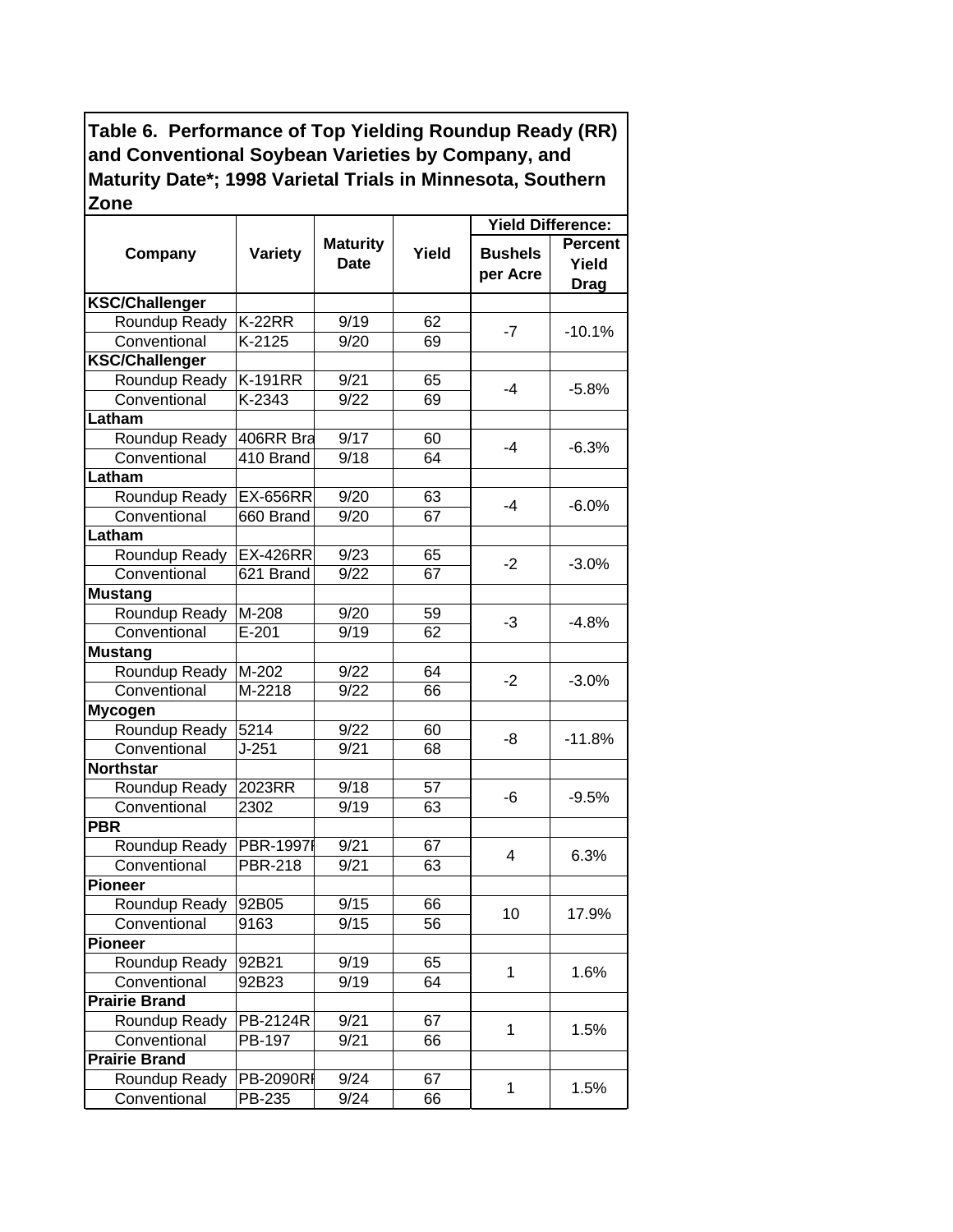|                  |                  |                                |       | <b>Yield Difference:</b>   |                                        |
|------------------|------------------|--------------------------------|-------|----------------------------|----------------------------------------|
| Company          | <b>Variety</b>   | <b>Maturity</b><br><b>Date</b> | Yield | <b>Bushels</b><br>per Acre | <b>Percent</b><br>Yield<br><b>Drag</b> |
| <b>Profiseed</b> |                  |                                |       |                            |                                        |
| Roundup Ready    | 4201             | 9/21                           | 67    | $-2$                       |                                        |
| Conventional     | 2557             | 9/22                           | 69    |                            | $-2.9%$                                |
| <b>Profiseed</b> |                  |                                |       |                            |                                        |
| Roundup Ready    | 4249             | 9/24                           | 57    | $-10$                      | $-14.9%$                               |
| Conventional     | 2413             | 9/24                           | 67    |                            |                                        |
| Ramy             |                  |                                |       |                            |                                        |
| Roundup Ready    | 1995RR           | 9/20                           | 60    | -6                         | $-9.1%$                                |
| Conventional     | 2195             | 9/21                           | 66    |                            |                                        |
| Ramy             |                  |                                |       |                            |                                        |
| Roundup Ready    | 2195RR           | 9/22                           | 63    | -9                         | $-12.5%$                               |
| Conventional     | 2198             | 9/22                           | 72    |                            |                                        |
| Ramy             |                  |                                |       |                            |                                        |
| Roundup Ready    | 2085RR           | 9/23                           | 65    | $-1$                       | $-1.5%$                                |
| Conventional     | 2550             | 9/23                           | 66    |                            |                                        |
| Renze            |                  |                                |       |                            |                                        |
| Roundup Ready    | R1909R           | 9/20                           | 64    | $-2$                       | $-3.0%$                                |
| Conventional     | R2098            | 9/20                           | 66    |                            |                                        |
| Renze            |                  |                                |       |                            |                                        |
| Roundup Ready    | <b>R2009R</b>    | 9/23                           | 65    | 0                          | 0.0%                                   |
| Conventional     | R2297            | 9/22                           | 65    |                            |                                        |
| <b>Sands</b>     |                  |                                |       |                            |                                        |
| Roundup Ready    | <b>EXP 9619F</b> | 9/21                           | 67    | 6                          | 9.8%                                   |
| Conventional     | <b>EXP 2027</b>  | 9/20                           | 61    |                            |                                        |
| <b>Sands</b>     |                  |                                |       |                            |                                        |
| Roundup Ready    | <b>SOI 245RF</b> | 9/23                           | 63    | -8                         | $-11.3%$                               |
| Conventional     | EXP 2435         | 9/24                           | 71    |                            |                                        |
| <b>Sansgaard</b> |                  |                                |       |                            |                                        |
| Roundup Ready    | S-2100RR         | 9/18                           | 61    | -6                         | $-9.0%$                                |
| Conventional     | S-190X           | 9/18                           | 67    |                            |                                        |
| <b>Sansgaard</b> |                  |                                |       |                            |                                        |
| Roundup Ready    | <b>S-245XRR</b>  | 9/20                           | 62    | 1.                         | 1.6%                                   |
| Conventional     | S-199X           | 9/20                           | 61    |                            |                                        |
| <b>Sansgaard</b> |                  |                                |       |                            |                                        |
| Roundup Ready    | <b>S-233XRR</b>  | 9/23                           | 62    | $-10$                      | $-13.9%$                               |
| Conventional     | S-237X           | 9/22                           | 72    |                            |                                        |
| <b>Stine</b>     |                  |                                |       |                            |                                        |
| Roundup Ready    | 1991-4           | 9/21                           | 66    | 1                          | 1.5%                                   |
| Conventional     | 1970             | 9/21                           | 65    |                            |                                        |
| <b>Terra</b>     |                  |                                |       |                            |                                        |
| Roundup Ready    | E-1481RR         | 9/16                           | 60    | $-4$                       | $-6.3%$                                |
| Conventional     | E1 58            | 9/16                           | 64    |                            |                                        |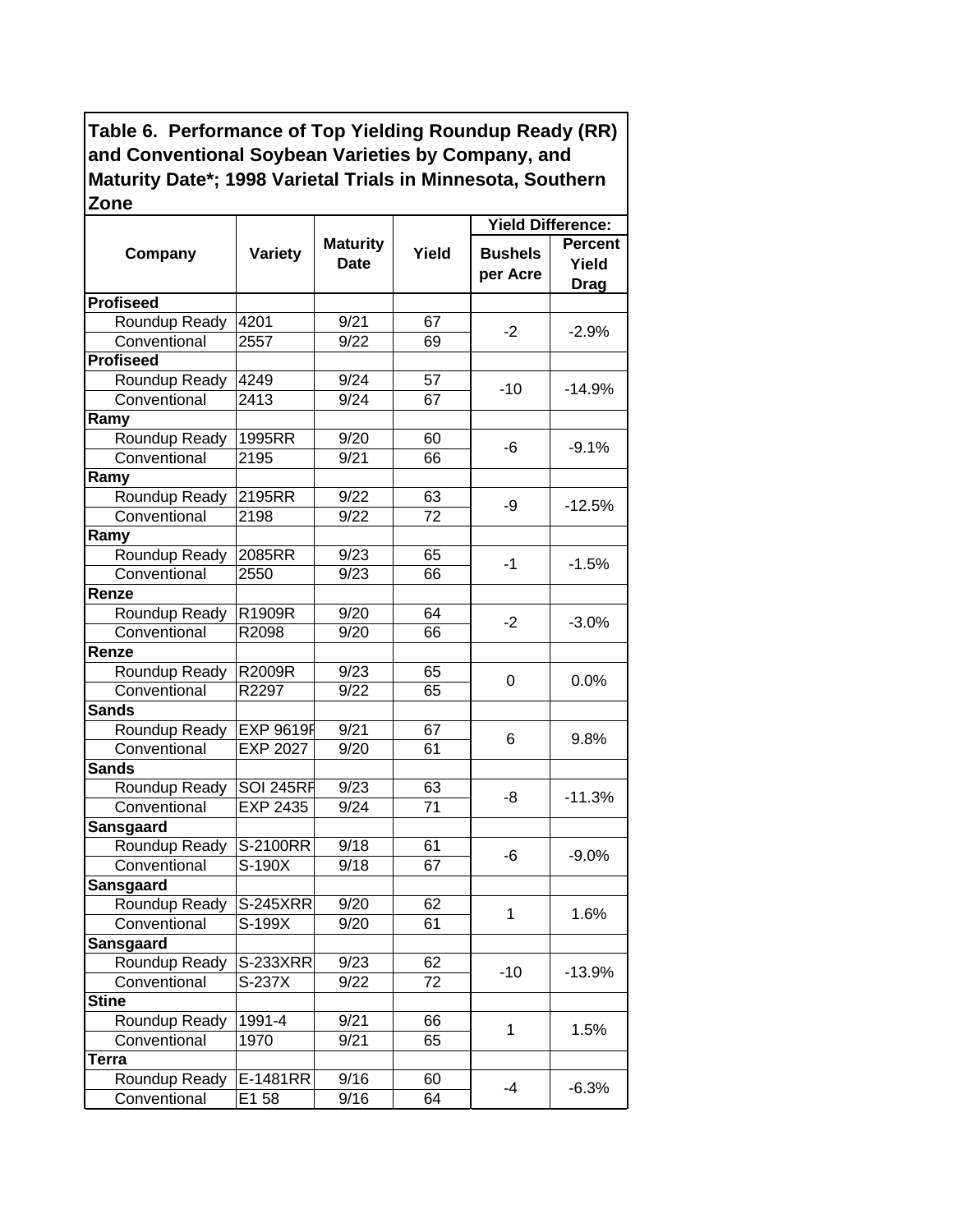|                                                                                              |                                           |      |       | <b>Yield Difference:</b>   |                                        |
|----------------------------------------------------------------------------------------------|-------------------------------------------|------|-------|----------------------------|----------------------------------------|
| Company                                                                                      | <b>Maturity</b><br>Variety<br><b>Date</b> |      | Yield | <b>Bushels</b><br>per Acre | <b>Percent</b><br>Yield<br><b>Drag</b> |
| Terra                                                                                        |                                           |      |       |                            |                                        |
| Roundup Ready                                                                                | E2081RR                                   | 9/20 | 60    | -6                         | $-9.1%$                                |
| Conventional                                                                                 | <b>TS194</b>                              | 9/19 | 66    |                            |                                        |
| <b>Thompson</b>                                                                              |                                           |      |       |                            |                                        |
| Roundup Ready                                                                                | T-3178RR                                  | 9/15 | 58    | $-2$                       | $-3.3%$                                |
| Conventional                                                                                 | EX7217                                    | 9/16 | 60    |                            |                                        |
| Thompson                                                                                     |                                           |      |       |                            |                                        |
| Roundup Ready                                                                                | T-3215RR                                  | 9/21 | 66    | $-2$                       |                                        |
| Conventional                                                                                 | T-3222                                    | 9/21 | 68    |                            | $-2.9%$                                |
| <b>Thompson</b>                                                                              |                                           |      |       |                            |                                        |
| Roundup Ready                                                                                | T-3208RR                                  | 9/23 | 63    |                            |                                        |
| Conventional                                                                                 | EX7705                                    | 9/24 | 65    | $-2$                       | $-3.1%$                                |
| Wensman                                                                                      |                                           |      |       |                            |                                        |
| Roundup Ready                                                                                | <b>W2178RR</b>                            | 9/16 | 63    |                            | 0.0%                                   |
| Conventional                                                                                 | W 3148                                    | 9/15 | 63    | $\Omega$                   |                                        |
| Wensman                                                                                      |                                           |      |       |                            |                                        |
| Roundup Ready                                                                                | <b>W2198RR</b>                            | 9/21 | 65    | -6                         |                                        |
| Conventional                                                                                 | W3207                                     | 9/21 | 71    |                            | $-8.5%$                                |
| <b>Yield King</b>                                                                            |                                           |      |       |                            |                                        |
| <b>Roundup Ready</b>                                                                         | K-19FRR                                   | 9/20 | 65    |                            |                                        |
| Conventional                                                                                 | K-2323ST                                  | 9/21 | 59    | 6                          | 10.2%                                  |
| <b>Yield King</b>                                                                            |                                           |      |       |                            |                                        |
| Roundup Ready                                                                                | $K-20RR$                                  | 9/23 | 64    |                            |                                        |
| Conventional                                                                                 | <b>K2525A</b>                             | 9/22 | 70    | -6                         | $-8.6%$                                |
| <b>Average Roundup Ready</b>                                                                 | 63.2                                      |      |       |                            |                                        |
| $-2.0$<br>$-2.8%$<br><b>Average Conventional</b><br>65.2                                     |                                           |      |       |                            |                                        |
| *For each company, the closest match was selected by maturity date.                          |                                           |      |       |                            |                                        |
|                                                                                              |                                           |      |       |                            |                                        |
| Source: Compiled by Benbrook Consulting Services, based from the 'Variety Trials Results' by |                                           |      |       |                            |                                        |

Crookston, Moorhead and Shelly found at http://www.extension.umn.edu/Documents/D/C/Other.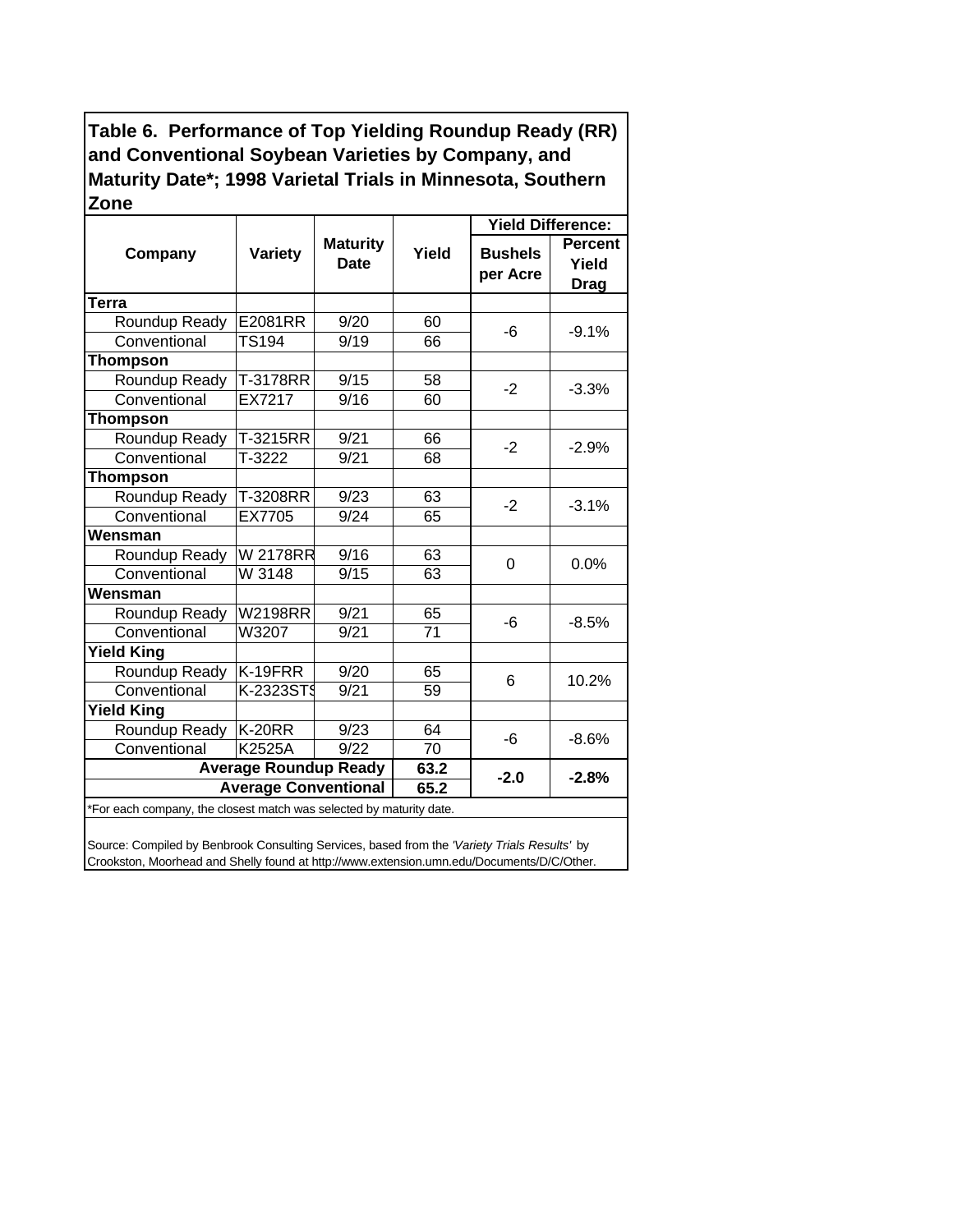**Table 7. Farm Level Economic Impacts of the Roundup Ready Soybean Yield Drag in 1998: Top Yielding RR to Conventional Varieties**

|                                                                                                                                                                                                                    | Number of<br><b>Companies</b> | <b>Average Yield</b><br><b>Drag</b><br>[Bushels/Acre] | Average<br><b>Percent</b><br><b>Yield Drag</b> | <b>Dollar Value</b><br>of Yield<br>Drag* | of RR<br>System <sup>*</sup> | Added Cost   Added Cost as<br><b>Percent of</b><br><b>Gross Income</b> |  |
|--------------------------------------------------------------------------------------------------------------------------------------------------------------------------------------------------------------------|-------------------------------|-------------------------------------------------------|------------------------------------------------|------------------------------------------|------------------------------|------------------------------------------------------------------------|--|
| <b>State Varietal Trial Comparisons</b>                                                                                                                                                                            |                               |                                                       |                                                |                                          |                              |                                                                        |  |
| Minnesota: Central                                                                                                                                                                                                 | 14                            | $-9.3$                                                | $-13.1%$                                       | \$48.75                                  | \$56.75                      | 15.8%                                                                  |  |
| Minnesota: Southern                                                                                                                                                                                                | 50                            | $-2.0$                                                | $-2.8%$                                        | \$10.61                                  | \$18.61                      | 5.4%                                                                   |  |
| Wisconsin: Southern                                                                                                                                                                                                | 10                            | $-4.7$                                                | $-6.2%$                                        | \$24.68                                  | \$32.68                      | 8.3%                                                                   |  |
| <b>Oplinger Summary Data</b>                                                                                                                                                                                       |                               |                                                       |                                                |                                          |                              |                                                                        |  |
| <b>Illinois</b>                                                                                                                                                                                                    |                               | 0                                                     | 0.0%                                           | \$0.00                                   | \$8.00                       | 2.3%                                                                   |  |
| lowa                                                                                                                                                                                                               | $\blacksquare$                | -6                                                    | $-9.1%$                                        | \$31.50                                  | \$39.50                      | 11.4%                                                                  |  |
| Michigan                                                                                                                                                                                                           | -                             | -8                                                    | $-10.3%$                                       | \$42.00                                  | \$50.00                      | 12.2%                                                                  |  |
| Minnesota                                                                                                                                                                                                          | -                             | -5                                                    | $-6.8\%$                                       | \$26.25                                  | \$34.25                      | 8.8%                                                                   |  |
| Nebraska                                                                                                                                                                                                           | $\blacksquare$                | -6                                                    | $-9.0%$                                        | \$31.50                                  | \$39.50                      | 11.4%                                                                  |  |
| Ohio                                                                                                                                                                                                               | -                             | -4                                                    | $-6.0%$                                        | \$21.00                                  | \$29.00                      | 8.0%                                                                   |  |
| South Dakota                                                                                                                                                                                                       | -                             | -5                                                    | $-9.0%$                                        | \$26.25                                  | \$34.25                      | 11.6%                                                                  |  |
| Wisconsin                                                                                                                                                                                                          |                               | -3                                                    | $-3.4%$                                        | \$15.75                                  | \$23.75                      | 5.2%                                                                   |  |
| *Assumes a soybean price of \$5.25 per bushel and an average "Technology Fee" of \$8.00 per acre.<br>Source: Compiled by Benbrook Consulting Services from state varietal trial data and (Oplinger, et al., 1999). |                               |                                                       |                                                |                                          |                              |                                                                        |  |